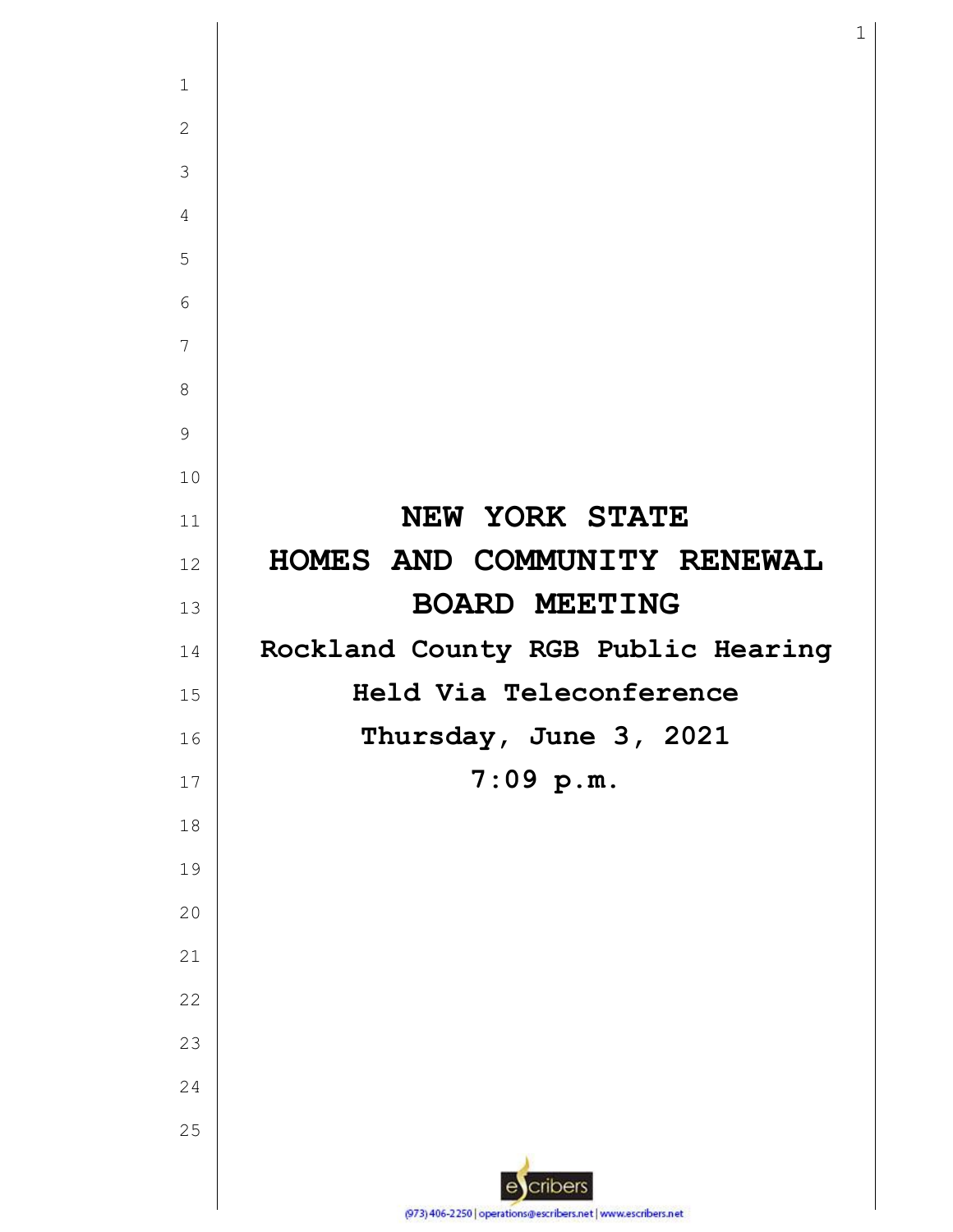1 2 3 4 5 6 7 8 9 10 11 12 13 14 15 16 17 18 19 20 21 22 23 24 [START RECORDING] MR. PETER STECKER: Okay. We're -- we're all set to go. MS. PATRICIA CALDWELL: Okay. Good evening. MS. APRIL GRAY-HUERTAS: Okay, Pat. You're good to go. MS. CALDWELL: Okay. Terrific. Good evening. And I'll take this opportunity to welcome you to our Zoom meeting. Today is Thursday, June 3rd. It's a public meeting with the Rent Guidelines Board. And as such, we have several people who wished to give us reasons or give us statements regarding increases or lack thereof. Before we start, Karen, could you please take attendance? MS. KAREN RODRIGUEZ: Certainly. Patricia Caldwell. MS. CALDWELL: Here. MS. RODRIGUEZ: Kim Foskew. MS. KIM FOSKEW: Here. MS. RODRIGUEZ: Milagros Guzman. MS. MILAGROS GUZMAN: Here. MS. RODRIGUEZ: Jain Jacob. Alejandra Silva-Exias. MS. ALEJANDRA SILVIA-EXIAS: Here.

2

25



MS. RODRIGUEZ: Jarrhett Oates. And Rabbi Hersh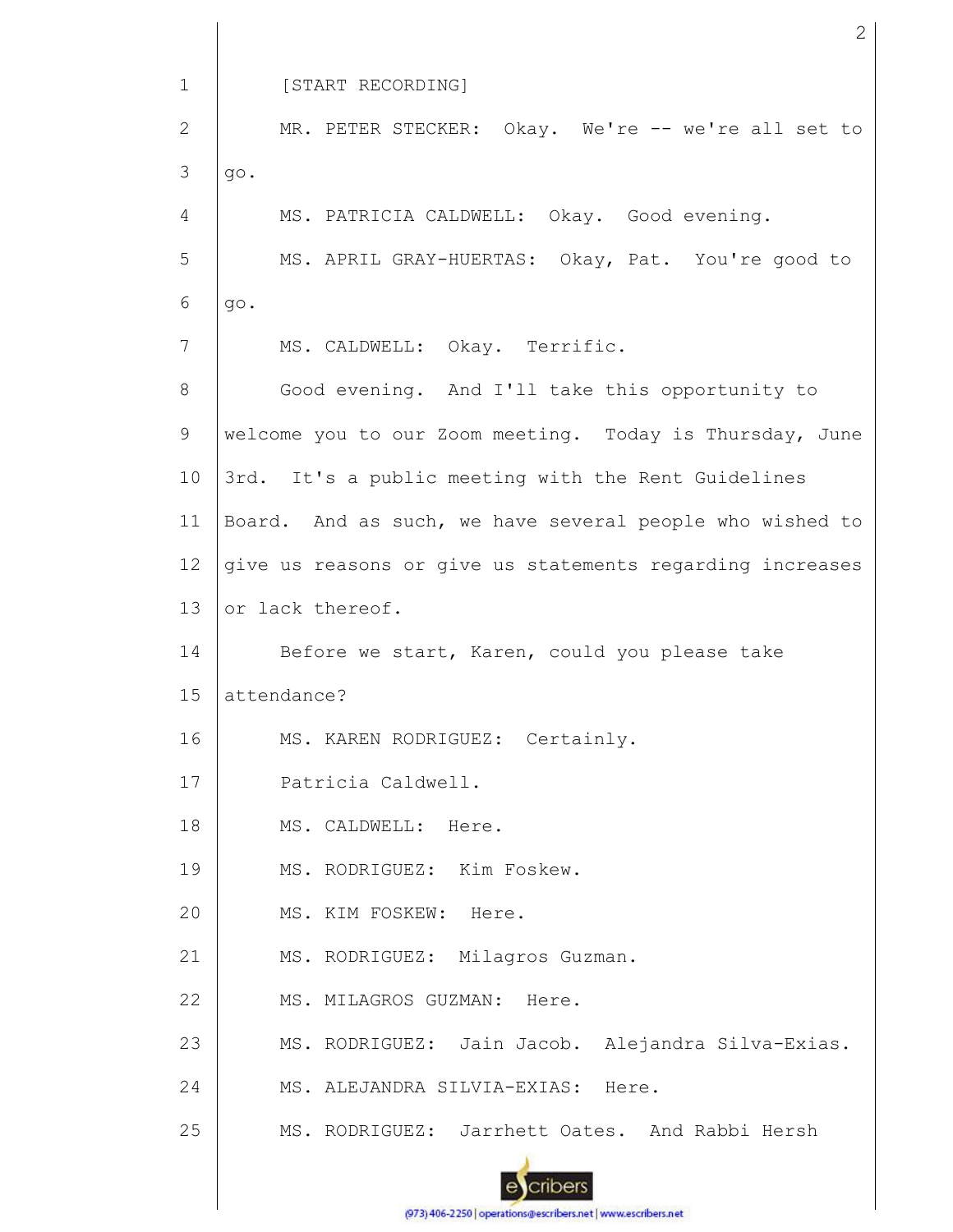1 Horowitz. That's the attendance.

2 3 4 5 6 7 8 9 10 11 12 13 14 15 16 17 18 19 20 21 22 23 24 MS. CALDWELL: Thank you. Okay. At this time, if you don't mind, I would like to turn this segment over to you, April, so that you can introduce the guest speakers and give us some information -- and give them information regarding the time length in which they have to speak. MS. GRAY-HUERTAS: I will give the information concerning the time length everybody gets to speak. And Peter will actually, since he's controlling it, be able to introduce in the order that he has them and give them the opportunity to speak. So good evening. Welcome to this June 3rd hearing for the Rent Guidelines Board. The meeting is set up in such a way that individual speakers will be allowed three minutes for a presentation to the board. Anyone that represents an organization or a group will be allowed five minutes to speak. We would appreciate it if you keep your testimony to that time period. And we welcome you this evening. Peter, you want to put them up in whatever order they've come in? MR. STECKER: Sure. The first person to sign up is Dan Freeman. So I'm going to go ahead and promote him to

25 panelist now so that he can make his remarks.

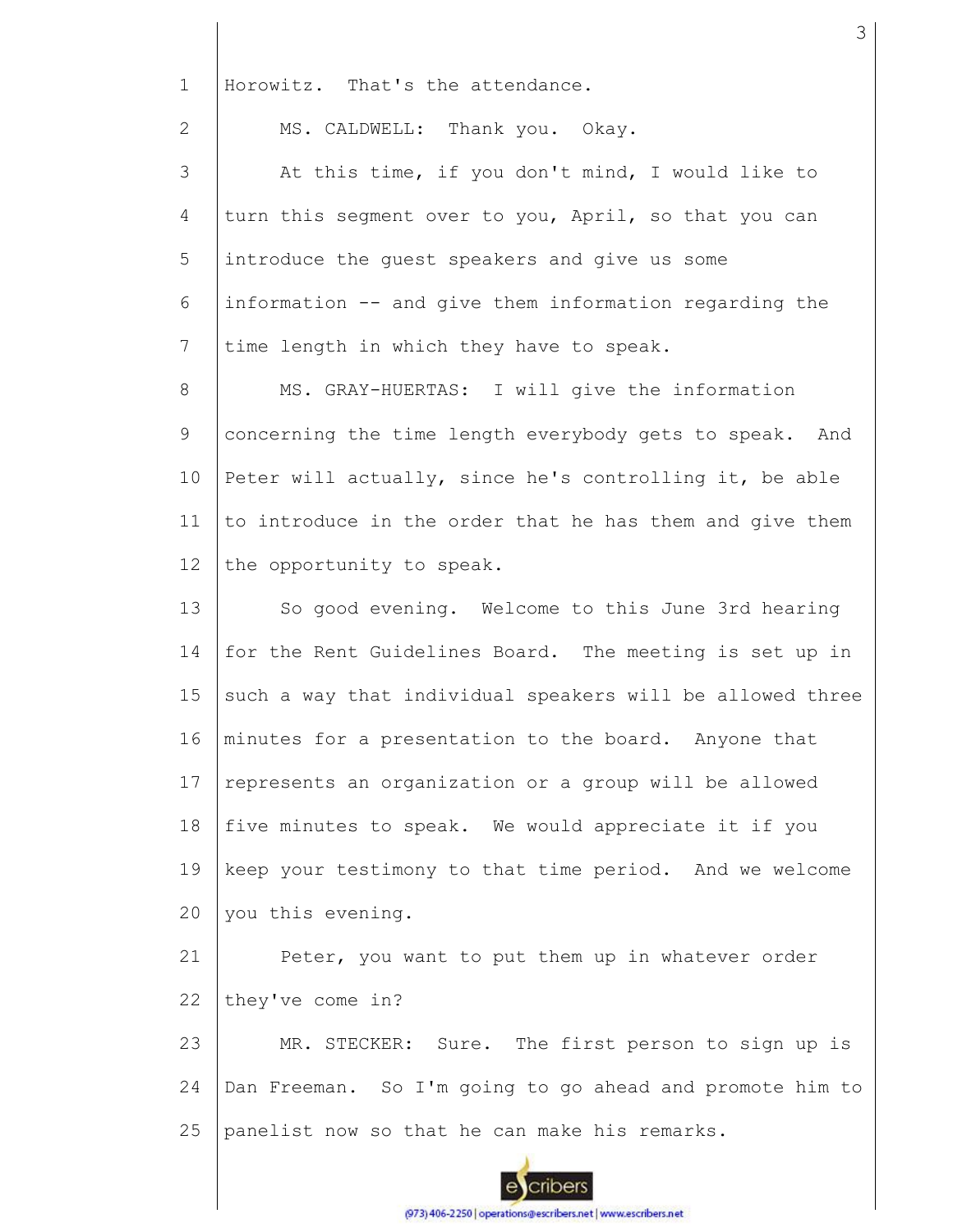| $\mathbf{1}$ | MS. GRAY-HUERTAS: Good evening, Mr. Freeman.             |  |  |  |  |  |
|--------------|----------------------------------------------------------|--|--|--|--|--|
| 2            | MS. CALDWELL: Is he muted?                               |  |  |  |  |  |
| 3            | MS. STECKER: Yep. I'm asking him to unmute right         |  |  |  |  |  |
| 4            | now.                                                     |  |  |  |  |  |
| 5            | MR. DAN FREEMAN: Okay. Good evening. Can you hear        |  |  |  |  |  |
| 6            | me?                                                      |  |  |  |  |  |
| 7            | MS. GRAY-HUERTAS: Yes.                                   |  |  |  |  |  |
| 8            | MR. FREEMAN: Okay. Thanks for inviting me tonight        |  |  |  |  |  |
| 9            | to participate. I am one of the partners in the Gardens  |  |  |  |  |  |
| 10           | at Palisades in Pomona, New York which is in Rockland    |  |  |  |  |  |
| 11           | County. That's a condominium community of which we have  |  |  |  |  |  |
| 12           | forty-nine rent stabilized condominiums that fall under  |  |  |  |  |  |
| 13           | your purview. And I'm here tonight to request an         |  |  |  |  |  |
| 14           | increase in the rent.                                    |  |  |  |  |  |
| 15           | On these particular units, included in the rent is       |  |  |  |  |  |
| 16           | the heat, hot and cold water. And these expenses have    |  |  |  |  |  |
| 17           | gone up substantially. You know, between the Suez Water  |  |  |  |  |  |
| 18           | Company in Orange and Rockland, you know, we face some   |  |  |  |  |  |
| 19           | big increases. In addition, obviously, the real estate   |  |  |  |  |  |
| 20           | property taxes and the insurance are going up and going  |  |  |  |  |  |
| 21           | up. And I know it's been customary in the past not to    |  |  |  |  |  |
| 22           | have increases in Rockland County. And I just -- you     |  |  |  |  |  |
| 23           | know, it's just not sustainable. It's just not, I mean,  |  |  |  |  |  |
| 24           | as far as maintaining these properties and providing the |  |  |  |  |  |
| 25           | tenants with the services that they deserve and they     |  |  |  |  |  |
|              |                                                          |  |  |  |  |  |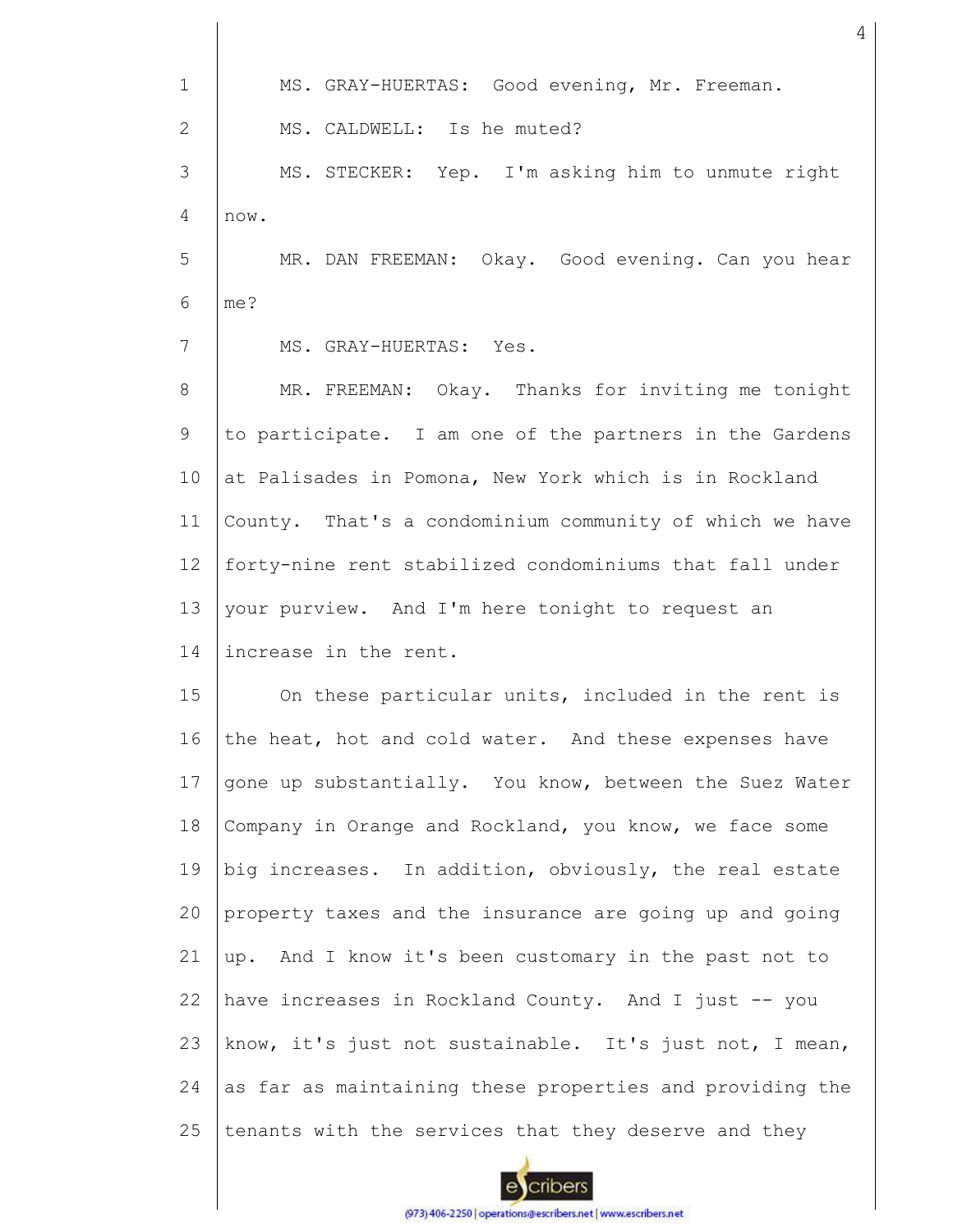1 require. It's just not sustainable with continued zero 2 percent increases, particularly when you throw in the 3 fact that it does include almost all of the utilities. 4 You know, I can give you the increases in taxes over 5 the last few years if you'd like a spreadsheet. I don't 6 know if you guys require any documentation. I can 7 provide you with that. But in this particular community, 8 right now we're looking at a fifty-dollar per month per 9 unit increase in the HOA charges just to balance the 10 budget. And again,  $I - -$  you know, at this point, my 11 hands are tied. I can't pass a dollar of that off to my 12 tenants. And it's going to affect our repair and 13 maintenance budget. It has to. I don't know how else we 14 can -- we can make this work. And that was the reason I 15 really felt like it was important that I get this out 16 there tonight. This is not a community where everyone 17 pays separately. This is a community where we pay for 18 the utilities. And again, even the property taxes, we're 19 talking about years and years of property taxes and 20 insurance. Insurances are going up. 21 And thank you all for your time and your -- and your 22 patience with me. Thank you. 23 MS. CALDWELL: Mr. Freeman, how many units are 24 there? 25 MR. FREEMAN: Forty-nine stabilized units. cribers

5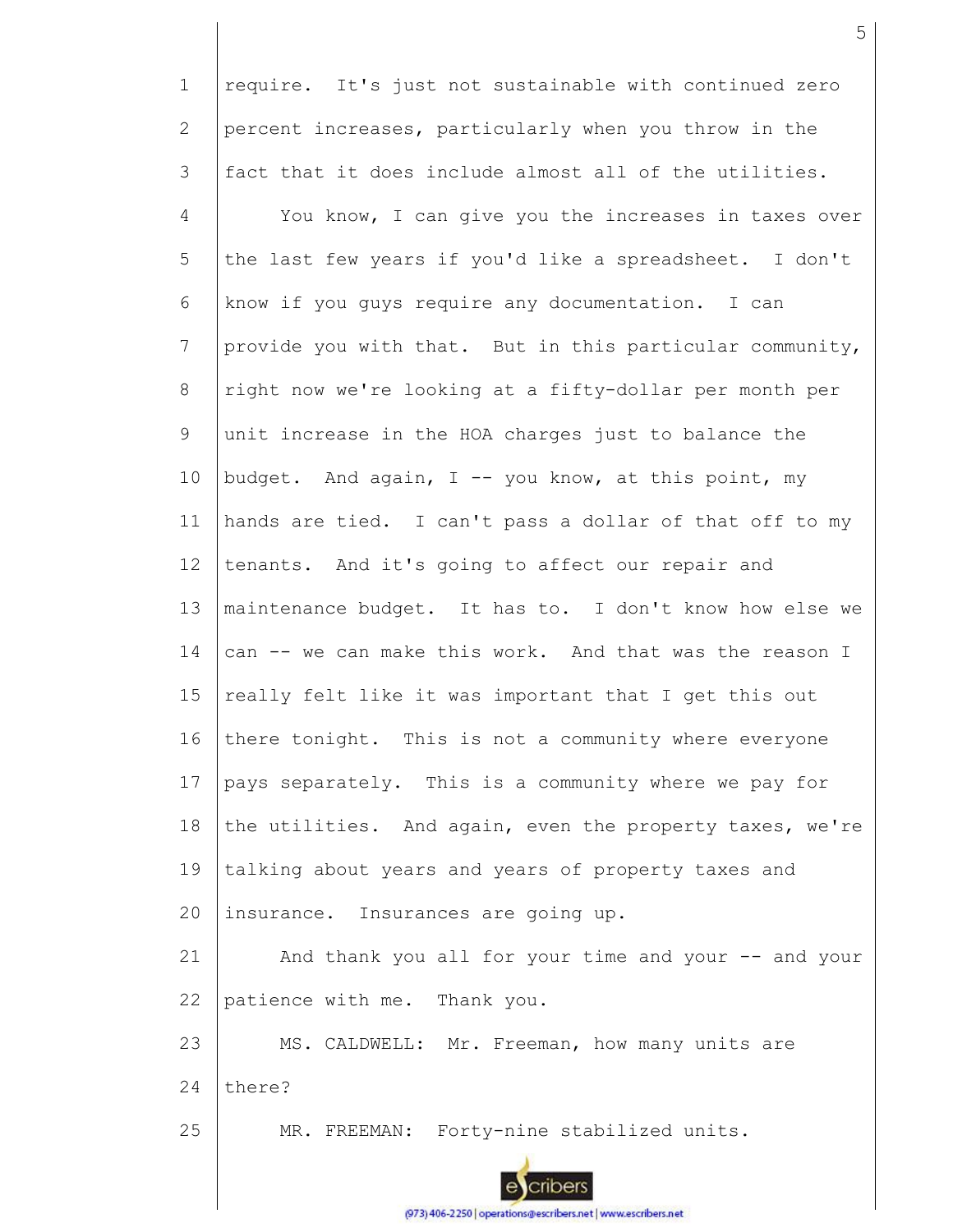| $\mathbf{1}$ | MS. SILVIA-EXIAS: Pat, if I could ask a question.       |  |  |  |  |  |
|--------------|---------------------------------------------------------|--|--|--|--|--|
| $\mathbf{2}$ | MS. CALDWELL: You certainly may.                        |  |  |  |  |  |
| 3            | MS. SILVIA-EXIAS: Where is this again? I'm sorry.       |  |  |  |  |  |
| 4            | I didn't catch the name of the property.                |  |  |  |  |  |
| 5            | MR. FREEMAN: It's the Gardens of Palisades. It's        |  |  |  |  |  |
| 6            | in Pomona, New York, which is in Rockland County.       |  |  |  |  |  |
| 7            | MS. SILVIA-EXIAS: And this falls under rent             |  |  |  |  |  |
| 8            | stabilization?                                          |  |  |  |  |  |
| 9            | MR. FREEMAN: It was a -- through a conversion,          |  |  |  |  |  |
| 10           | yeah. This was a conversion from rental to condominium. |  |  |  |  |  |
| 11           | MS. SILVIA-EXIAS: Because I thought we only had         |  |  |  |  |  |
| 12           | rent stabilization in Haverstraw and Spring Valley.     |  |  |  |  |  |
| 13           | MR. FREEMAN: Well, it's the Township of Haverstraw.     |  |  |  |  |  |
| 14           | MS. SILVIA-EXIAS: Okay, got it. All right.              |  |  |  |  |  |
| 15           | MR. FREEMAN: Okay, yeah. It's weird because it's        |  |  |  |  |  |
| 16           | right on the border of Haverstraw and Ramapo. So it's   |  |  |  |  |  |
| 17           | the Town of Haverstraw geographically, but the children |  |  |  |  |  |
| 18           | will attend East Ramapo School District.                |  |  |  |  |  |
| 19           | MS. SILVIA-EXIAS: Oh, wow. Okay. I never even           |  |  |  |  |  |
| 20           | knew about that property.                               |  |  |  |  |  |
| 21           | MS. FOSKEW: Right off exit 13, right?                   |  |  |  |  |  |
| 22           | MR. FREEMAN: Correct, correct.                          |  |  |  |  |  |
| 23           | MS. SILVIA-EXIAS: Okay. I know where that is now.       |  |  |  |  |  |
| 24           | MR. FREEMAN: Very nice community actually.              |  |  |  |  |  |
| 25           | MS. SILVIA-EXIAS: Thank you.                            |  |  |  |  |  |
|              |                                                         |  |  |  |  |  |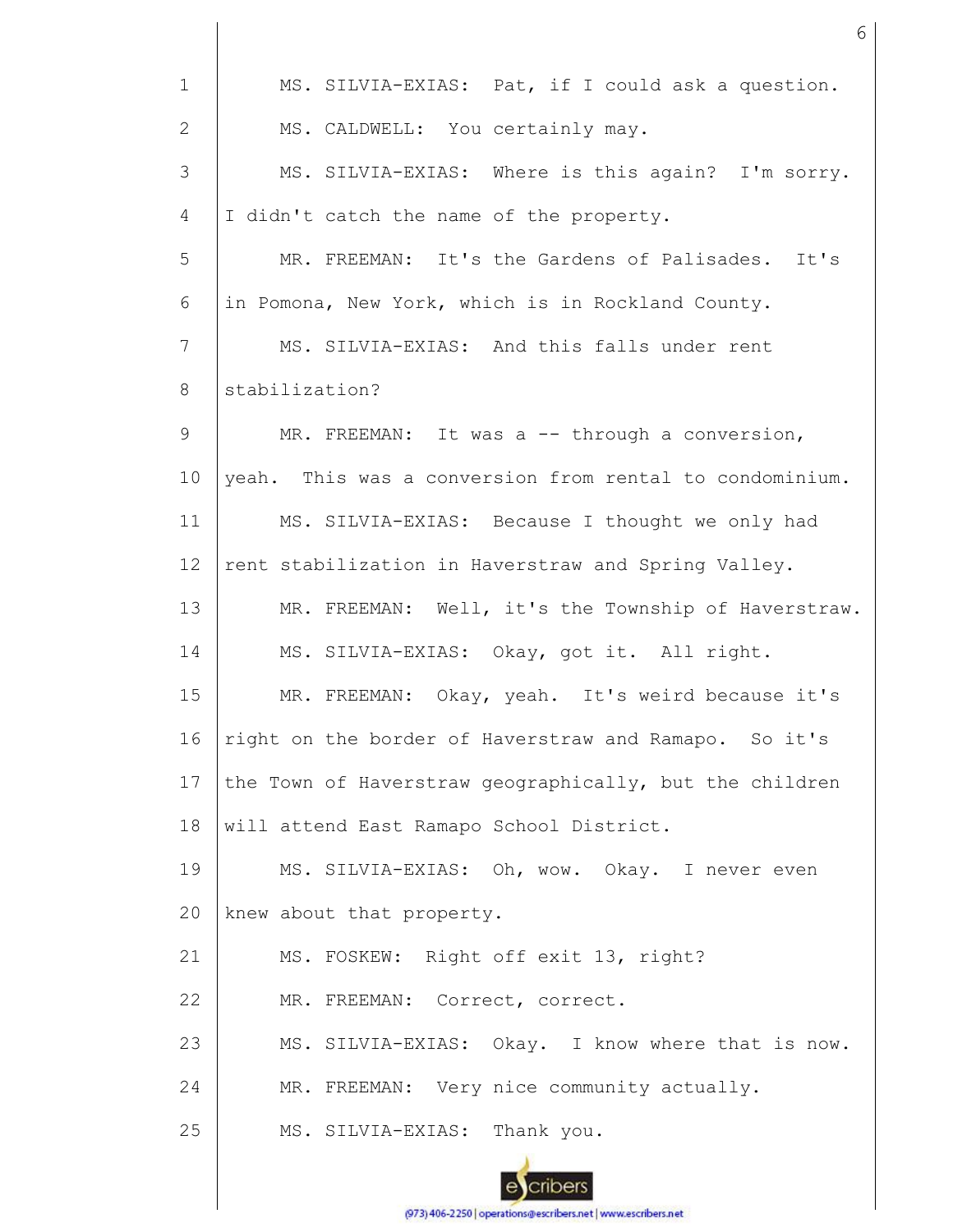MR. FREEMAN: Thank you.

1

2 3 MS. CALDWELL: Anyone else have any questions for Mr. Freeman?

4 5 6  $MS. FOSKEW: What = - can I ask -I don't know if$ this is -- what is the average rent you get for these rent-stabilized apartments?

7 8 9 10 11 12 13 14 15 16 17 18 19 20 21 22 23 24 25 MR. FREEMAN: You know, I don't have an average, but they -- they go from the high 800s and probably as high as 1,500 for a two bedroom, two bath. But, you know, the common charges now are 523.72 and another 400 dollars a month for taxes. And those are both going up. So some of them are, you know, substantially below market value. MS. FOSKEW: And how many units total? I know forty-nine are rent-stabilized. But how many total? MR. FREEMAN: I believe it's 338 in total. MS. FOSKEW: Thank you. MR. FREEMAN: You're welcome. MS. SILVIA-EXIAS: Pat, I have another question if I may. MS. CALDWELL: sure. MS. SILVIA-EXIAS: What would you say is the percentage of your units in arrears? MR. FREEMAN: Well, two. Two out of -- about four percent, two out of forty-nine, not badly in arrears but in arrears.



(973) 406-2250 | operations@escribers.net | www.escribers.net

7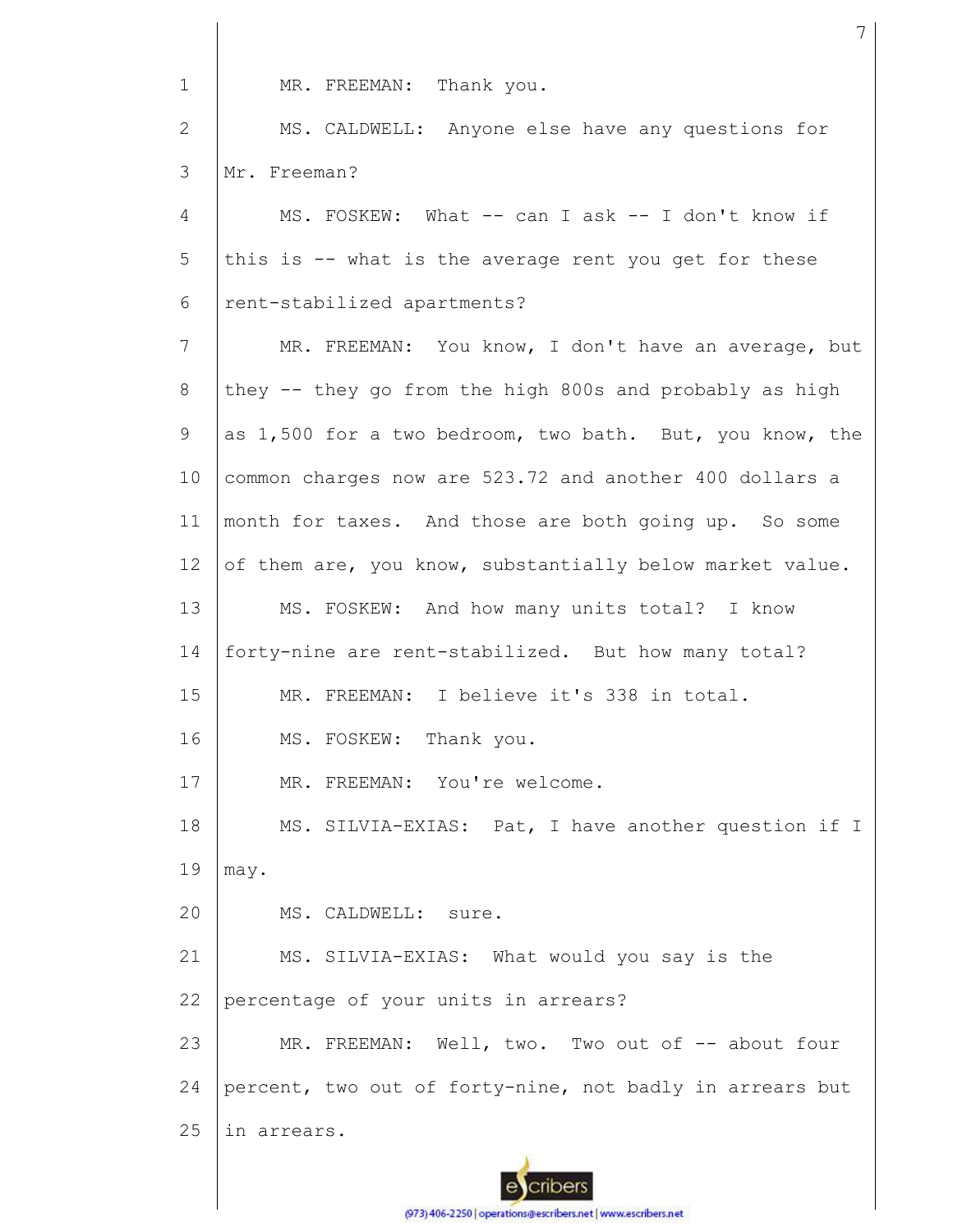1 2 3 MS. SILVIA-EXIAS: Would you say -- how much in arrears? Are we talking months? Are we talking ten months, a year?

4 5 6 7 8 MR. FREEMAN: No, no, no, maybe three months. I've had, you know, over the last -- there's been -- there's really two tenants that are -- I would say that are struggling to keep current. And they've fluctuated between two and four months arrears.

9 MS. SILVIA-EXIAS: Okay.

10 11 12 13 14 MR. FREEMAN: And just to be clear regarding the last question, there are 338 units most of which are individually owned. These were all sold. So, you know, these are owned by individual condominium owners. MS. FOSKEW: And in response to Alejandra's

15 question, anybody at threat of being evicted?

16 MR. FREEMAN: No, no.

17 18 MS. CALDWELL: Any other questions? Thank you, Mr. Freeman.

19 20 MR. FREEMAN: Thank you all. I appreciate the opportunity.

21 22 23 MR. STECKER: Okay. The next person on the list is Andrew Loyal. So I'm promoting him to speak right now. MR. ANDREW LOYAL: Hello. Can I be heard?

24 MS. CALDWELL: Yes.

25 MR. STECKER: Yes, we can hear you.

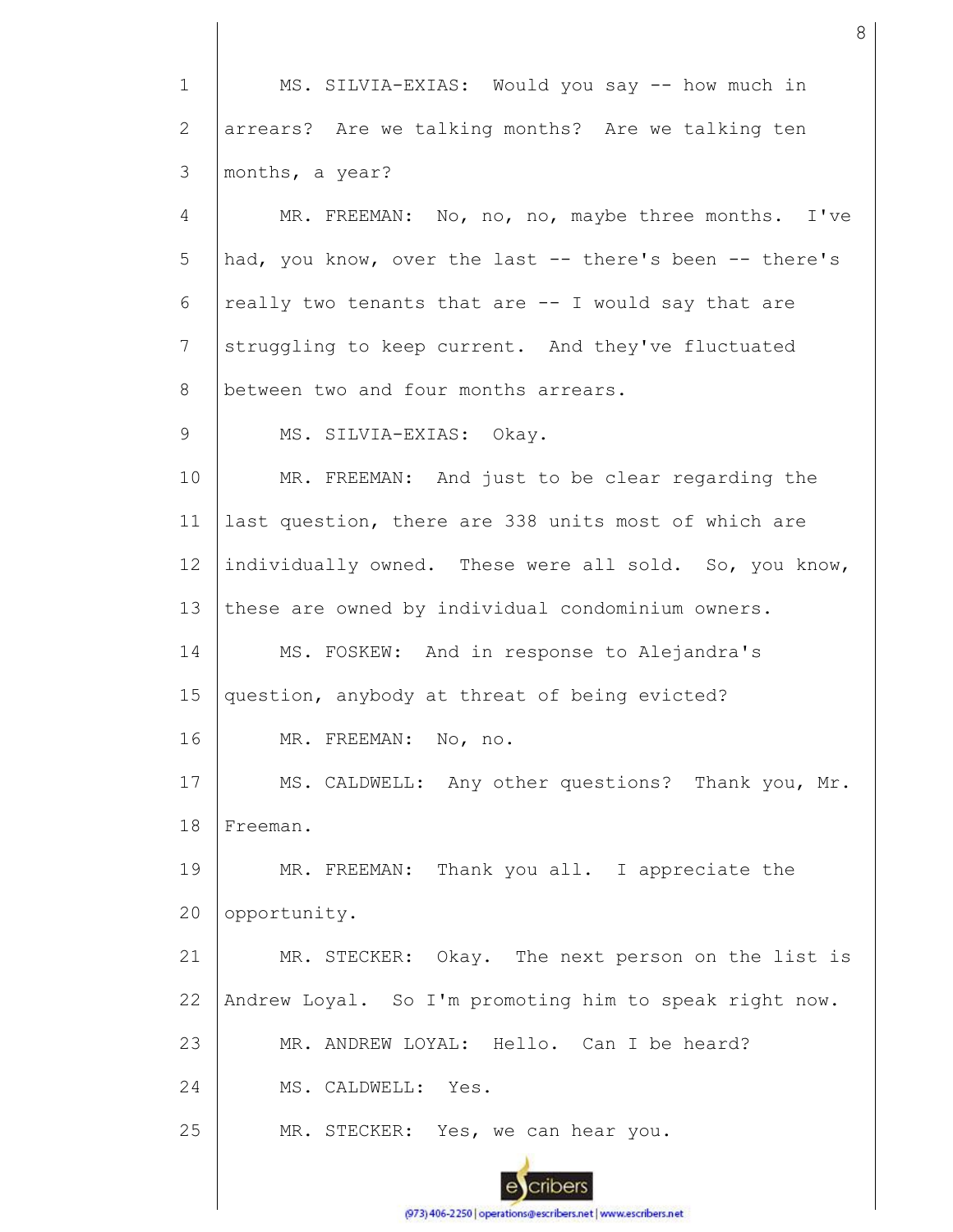1 2 3 4 5 6 7 MR. LOYAL: Hi. Good evening, everyone. A pleasure to be here and speak to all of you. My name is Andrew Loyal. I live in Meadowland Apartments in Spring Valley, New York. And we all received notice that the rent was being raised there. And all of the other tenants here and I would like to say that rent here is a bit of a touchy subject.

8 9 10 11 12 13 14 15 16 17 18 19  $20$ The rent we don't believe should be raised here any higher. Spring Valley itself is -- some would call it a distressed area. There's not many jobs here. And the ones that are are low pay. It's to the point that many people here have complained on and off again about landlords, about maintenance here. There's not much being done here anyway. Sometimes you can go for, let's say, a week or two without hot water sometimes. This happened recently to a lot of people here. Then maintenance can say you'll be without hot water maybe for one day, and it just continues on. Things here will break. There will be tons of roaches, mice, other insects.

21 22 23 24 This is not a place that people necessarily like but they have to endure living with. I don't believe that anyone wants to see their rent go up when living here is already a pain for many, many people.

25 And on that point as well, of course, we're not back

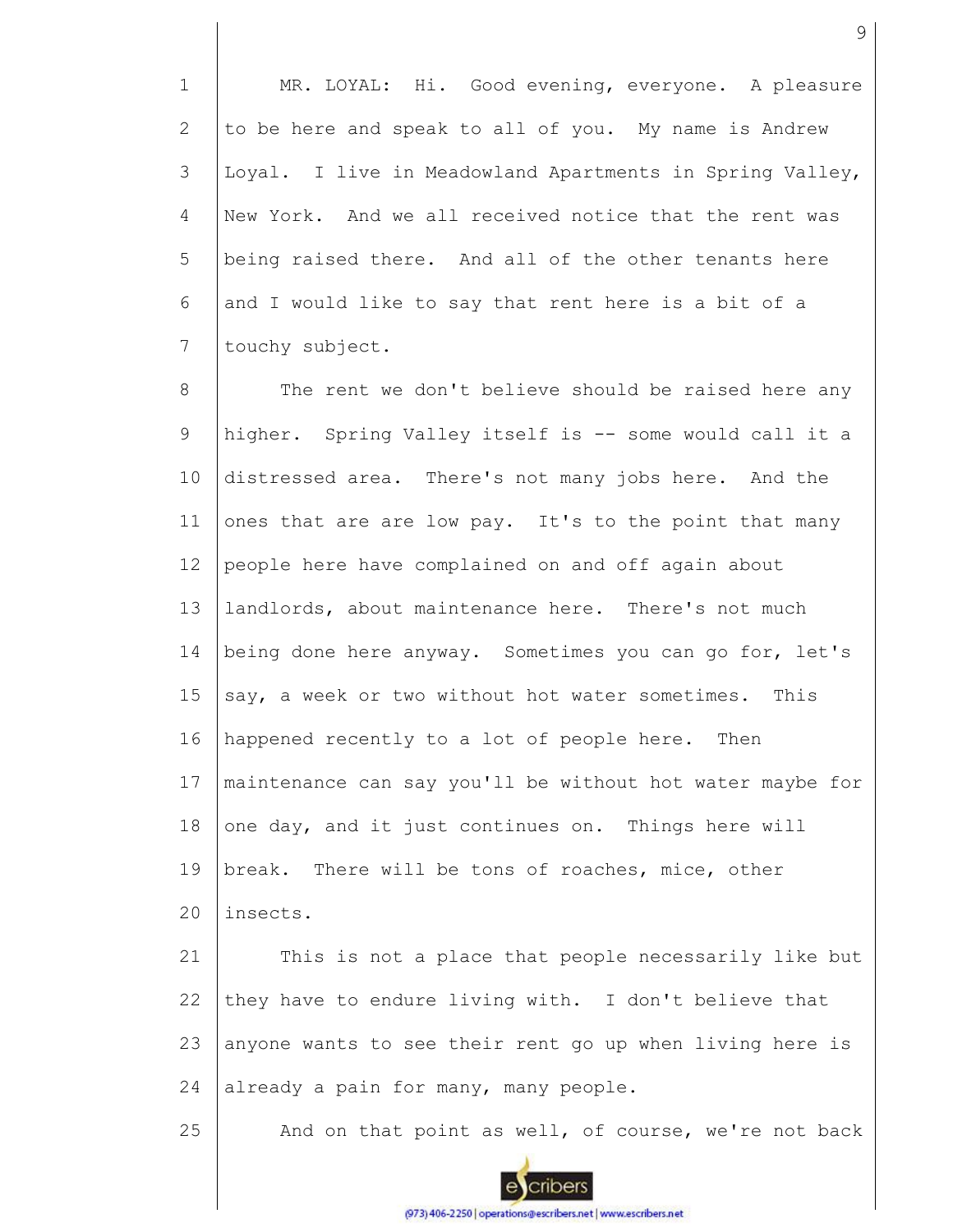1 2 3 4 to normal yet. Coronavirus is still going on. There's still a pandemic. A lot of people are still unemployed. I believe the Department of Labor put the number at 6.1 percent which would be around ten million people still.

5 6 7 8 9 10 11 In an area that's, like I said, some would call distressed where people don't have many jobs available and they're low paying, raising rent on them, I don't think it's fair. I don't think anyone thinks it's fair. In fact, I'd go as far as to say it would be unreal and idealistic to make them pay a higher amount, especially when conditions here aren't the best.

12 13 14 15 16 17 18 19 20 21 22 23 24 25 There are many  $--$  many, what I believe, would be violations here like broken staircases. There are barely -- I've seen canopies start to fall off of the railing here right in front of the front doors. There's so much that goes on here that some tenants at this point don't go to the maintenance office because it doesn't feel like the maintenance office takes them seriously. Many tenants just call the police just to voice any complaints or to tell them, hey, these things need to be fixed, these things need to be fixed. Many people don't know what to do while being here. There's lights in the hallways that don't even work half the time. I don't believe this is a place where rent should go up when nothing about this place makes the tenants feel like this

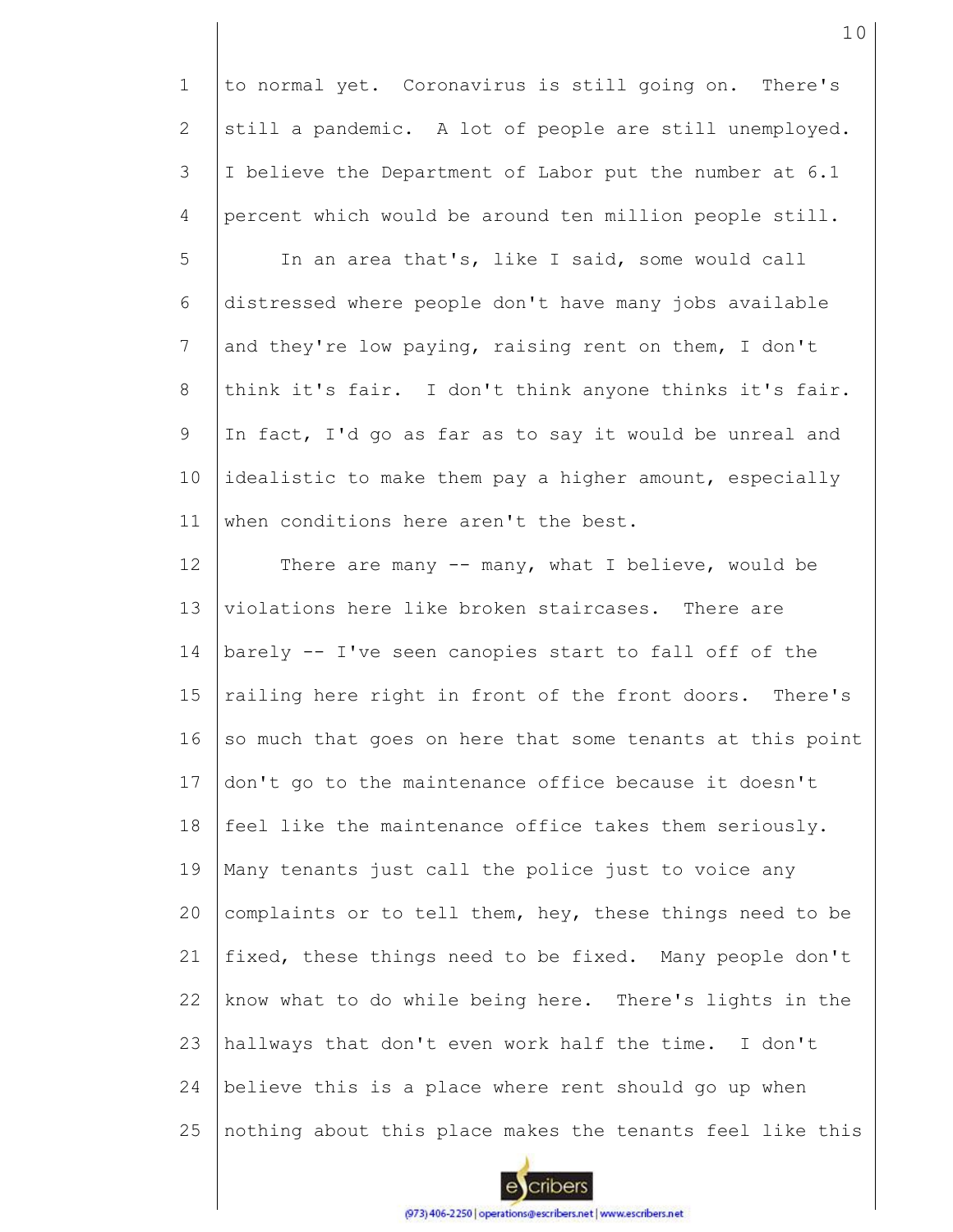1 a good place to live.

2 3 4 5 6 7 8 9 10 11 12 13 14 15 16 17 18 19 20 21 22 23 24 25 I can say from what I've heard from other tenants. I wish other tenants were here able to speak at the moment, but people are busy. So I'm taking it upon myself to pass on to all of you how we feel about Meadowlands. MS. CALDWELL: Mr. --MR. LOYAL: I'm now -- yes. MS. CALDWELL: Do you know the rental range? MR. LOYAL: I would -- if I remember correctly, from what I've heard from other tenants, anywhere from 1,200 to 1,500. MS. CALDWELL: 1,200 for a one-bedroom? MR. LOYAL: Two. MS. CALDWELL: 12- to 15-. Okay. Do you have any idea about a one-bedroom? MR. LOYAL: One bedroom I wouldn't be certain of. MS. SILVIA-EXIAS: Pat, may I ask a question? MS. CALDWELL: Sure. MS. SILVIA-EXIAS: Mr. Loyal, did I understand you say that the rent has been going up from -- in your year-to-year leases? MR. LOYAL: What we saw, there was handouts sent to all of us that the rent would be going up currently. I don't believe rent has gone up too much from the last

cribers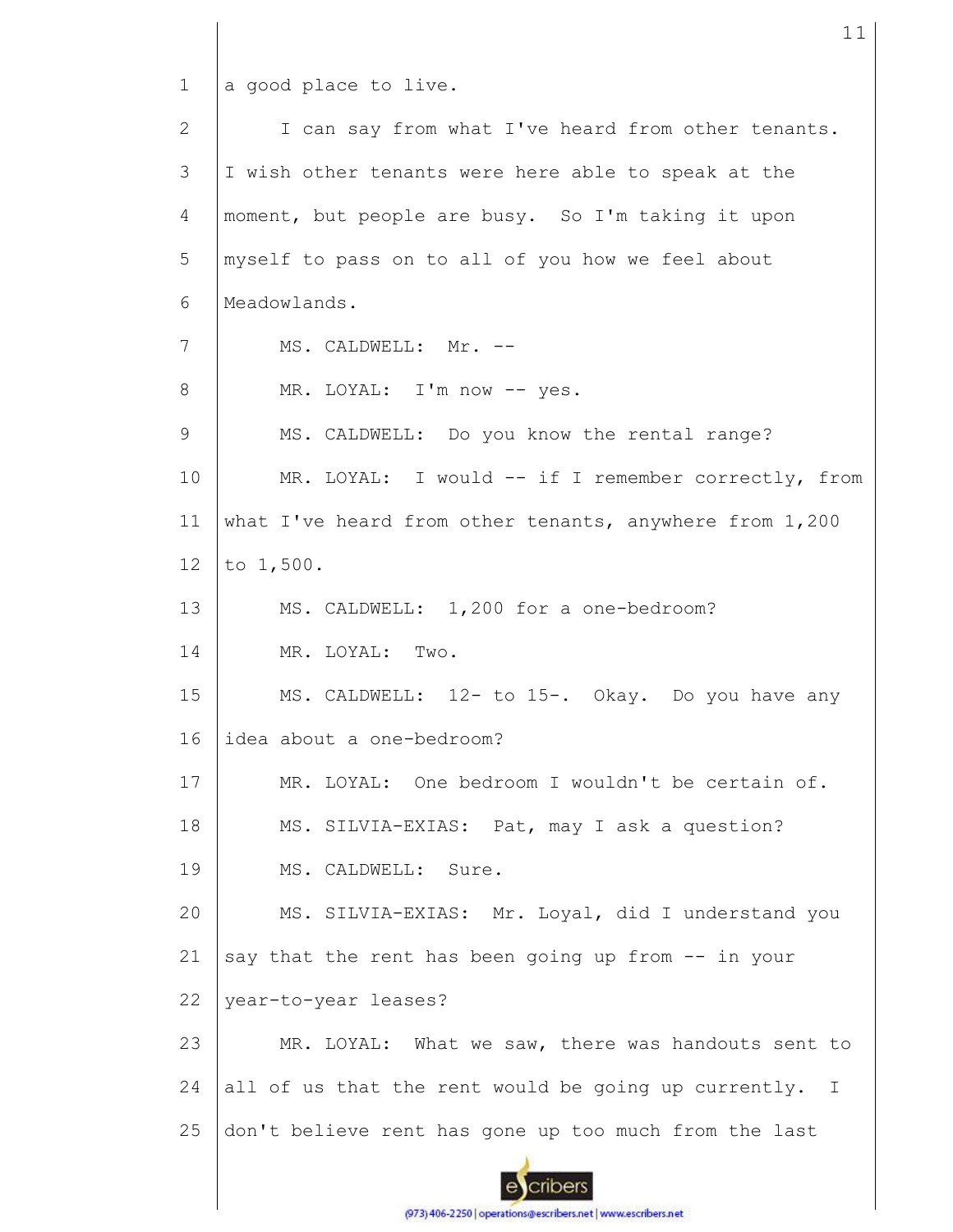1 2 3 4 5 6 7 8 9 10 11 12 13 14 15 16 17 18 19 20 21 22 23 24 25 year or so. But from what we were told, it is going to be going up now. MS. SILVIA-EXIAS: Who told you that? Because we're the board that actually sets those increases or if we freeze it. We're the body that does that. So who told you that? Was it the landlord that told you that? MR. LOYAL: It wasn't the landlord. There were a group of people that were going around explaining the situation. They went to -- MS. SILVIA-EXIAS: Okay. MR. LOYAL: -- multiple tenants around here. They hand out fliers explaining that there would be a meeting about the possibility of the rent going up. MS. SILVIA-EXIAS: Okay. MR. LOYAL: So -- MS. SILVIA-EXIAS: Okay, got you. All right. I thought you were seeing these rent increases in your - like, as you were paying your rent, that you were being told you had to pay more. MR. LOYAL: No. So far -- MS. SILVIA-EXIAS: Okay. MR. LOYAL: -- that has not been --MS. SILVIA-EXIAS: Okay. MR. LOYAL: -- the case. MS. SILVIA-EXIAS: Because that --

12

(973) 406-2250 | operations@escribers.net | www.escribers.net

cribers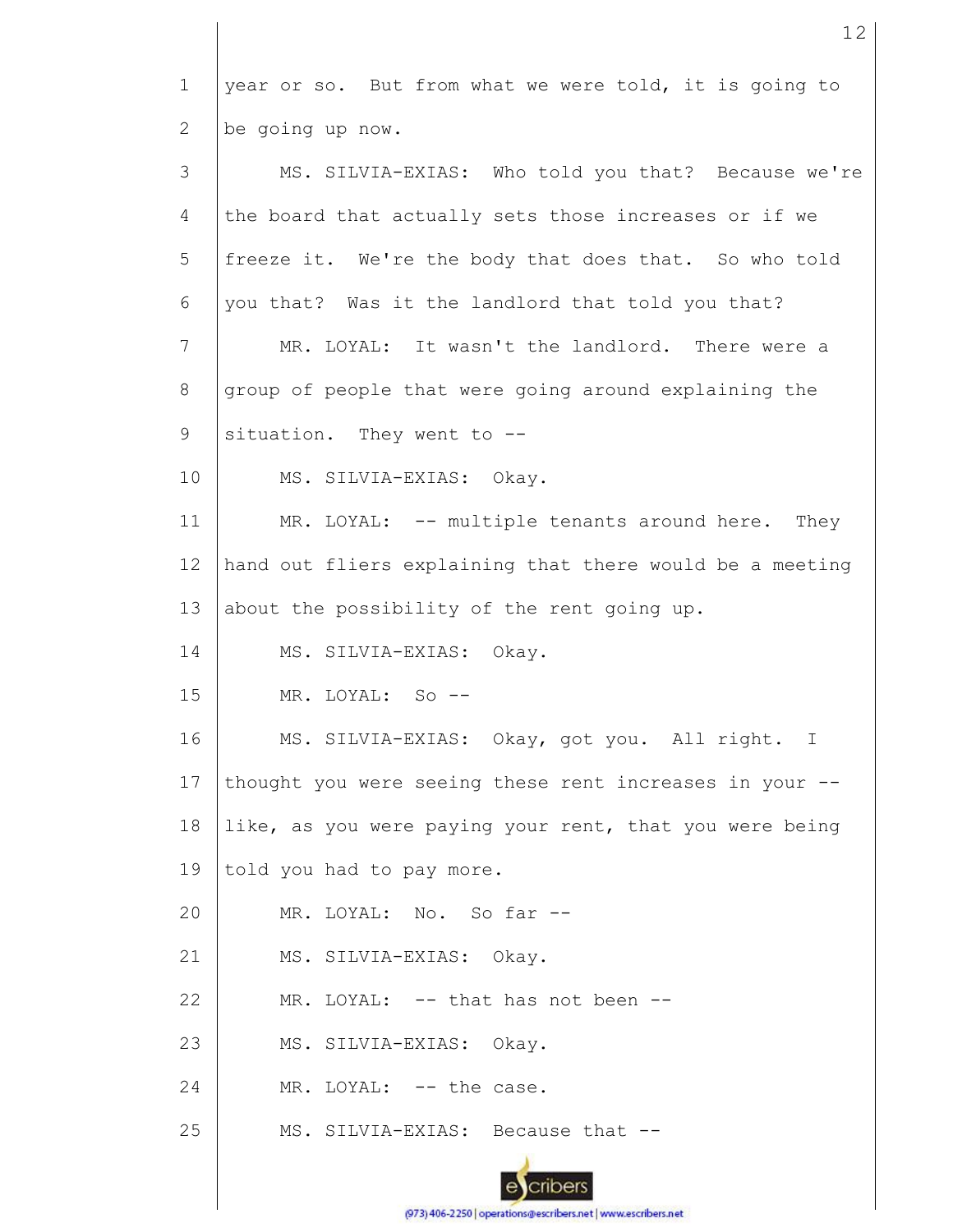| $\mathbf{1}$ | MR. LOYAL: But a lot of --                                |
|--------------|-----------------------------------------------------------|
| 2            | MS. SILVIA-EXIAS: That's actually illegal.                |
| 3            | MR. LOYAL: Yes.                                           |
| 4            | MS. SILVIA-EXIAS: They can't do that.                     |
| 5            | MR. LOYAL: A lot of -- a lot of people here are           |
| 6            | worried about the fact that it is going to go up during a |
| 7            | time where, frankly, we should believe it shouldn't.      |
| 8            | MS. SILVIA-EXIAS: Okay.                                   |
| 9            | MS. CALDWELL: One other question, Mr. Loyal. Has          |
| 10           | your -- well, has your management company made you aware  |
| 11           | that as of June 1st, people who are behind in their rent  |
| 12           | for any reason, if they were laid off or even if their    |
| 13           | hours were cut on their positions, they are now eligible  |
| 14           | to quality for rent arrears to be paid by the government  |
| 15           | and all they have to do is file the form online and       |
| 16           | get -- the landlord, of course, has to sign off on it     |
| 17           | saying -- giving the actual amount that's indebted to     |
| 18           | them? Have they made --                                   |
| 19           | MR. LOYAL: There's been no -- there's been no             |
| 20           | notices from management.                                  |
| 21           | MS. CALDWELL: Anybody there.                              |
| 22           | MR. LOYAL: No notices from the management company.        |
| 23           | MS. CALDWELL: Oh, that's unfortunate because they         |
| 24           | should have been notified. And --                         |
| 25           | MR. LOYAL: The only -- to tell you -- to tell you         |
|              |                                                           |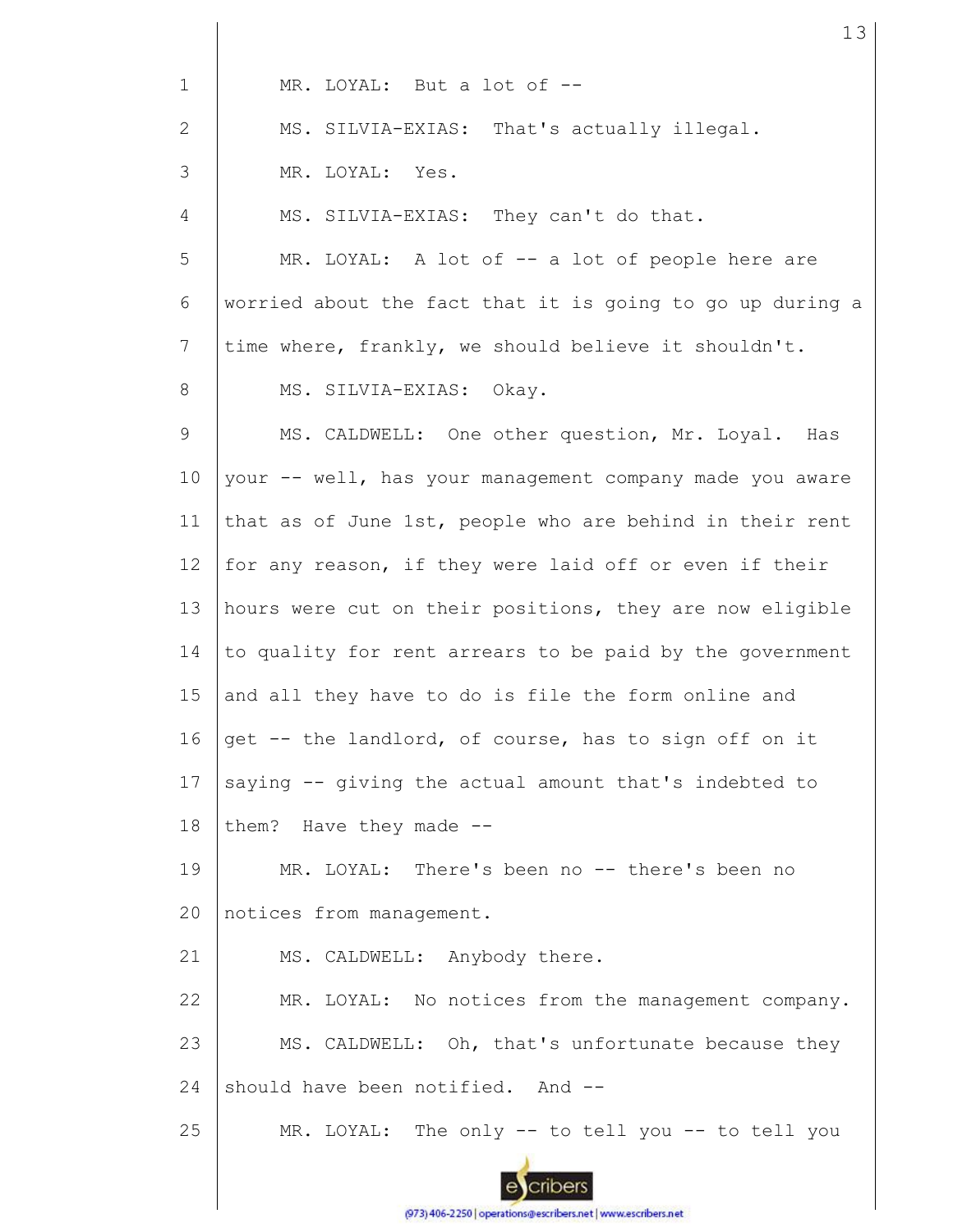| $\mathbf 1$ | the truth, there's barely any communication between       |
|-------------|-----------------------------------------------------------|
| 2           | management and the tenants besides the occasional flier   |
| 3           | that will go in the front of doors saying water will be   |
| 4           | off, don't do certain activities, so on and so forth.     |
| 5           | MS. SILVIA-EXIAS: Mr. Loyal?                              |
| 6           | MR. LOYAL: Yes.                                           |
| 7           | MS. SILVIA-EXIAS: And actually Pat -- not Pat --          |
| 8           | April, you would know this. This was one of the           |
| 9           | properties that I had mentioned to you had a lot of       |
| 10          | issues with repairs. This is one of the properties that   |
| 11          | I had previously gone door to door, knocking on people's  |
| 12          | doors, advising them of these public hearings. And --     |
| 13          | MS. GRAY-HUERTAS: A couple of years ago, right?           |
| 14          | Yeah. And --<br>MS. SILVIA-EXIAS:                         |
| 15          | MS. GRAY-HUERTAS: Yeah.                                   |
| 16          | MS. SILVIA-EXIAS: -- there was, like, ten                 |
| 17          | properties that I had identified that needed someone to   |
| 18          | go in and inspect because they were in such bad shape     |
| 19          | that something needed to be done. I believe they were     |
| 20          | cited for violations.                                     |
| 21          | MS. GRAY-HUERTAS: I believe you are correct. I            |
| 22          | would have to go back to our enforcement unit to actually |
| 23          | find out what the final real -- final decisions were on   |
| 24          | that. A lot of the owners made repairs and settled.       |
| 25          | MS. SILVIA-EXIAS: Uh-huh.                                 |
|             |                                                           |

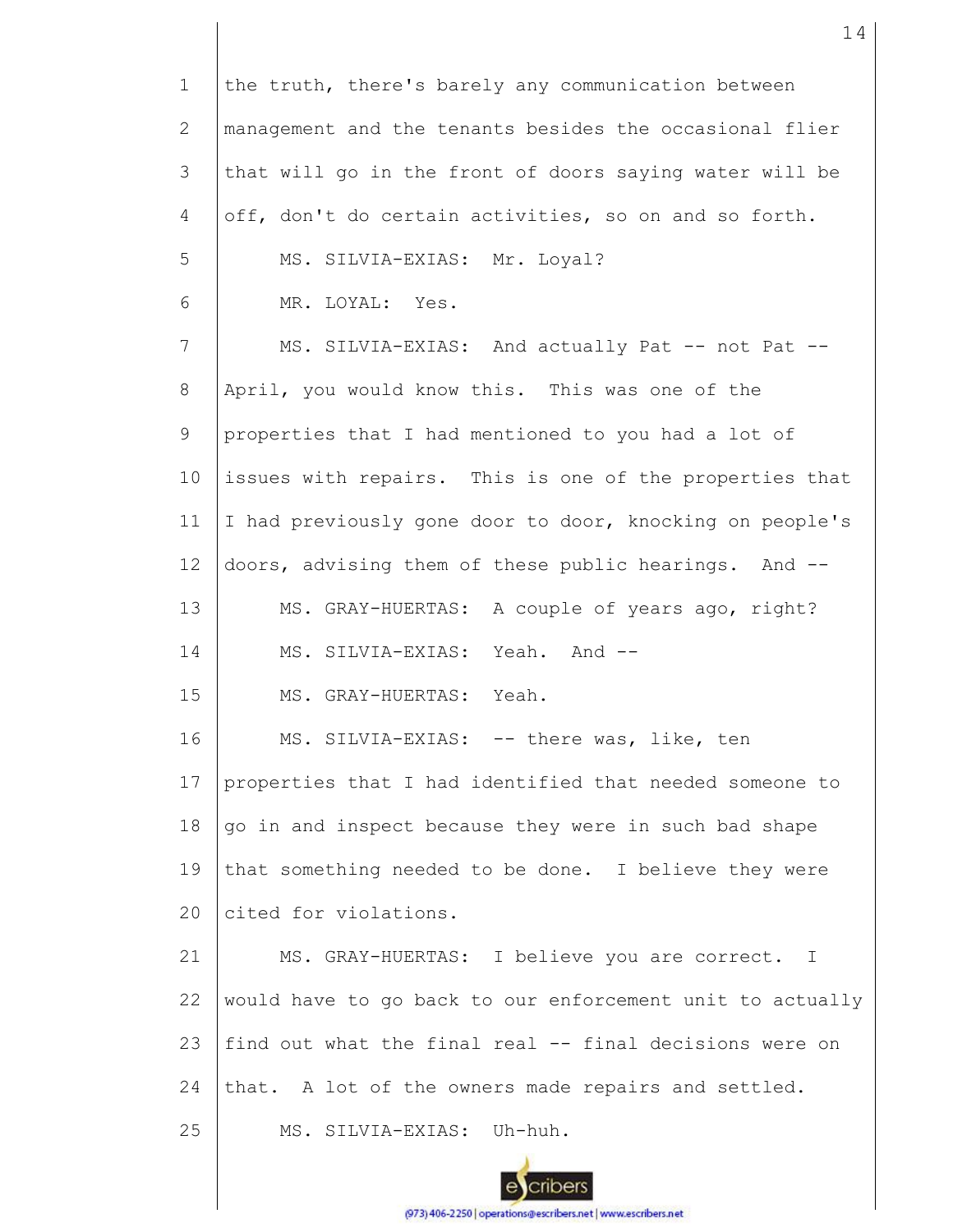1 2 3 4 5 6 7 8 9 10 11 12 13 14 15 16 17 18 19 20 21 22 23 24 25 MS. GRAY-HUERTAS: And I'd actually have to go and look up whether or not any complaints had been filed. But, Mr. Loyal, you can go on DHCR's website and actually file service complaints concerning this building if there's problems building wide or individual apartments. MR. LOYAL: Okay. Thank you very much. MS. FOSKEW: And Mr. Loyal, I'm sorry. You had mentioned that many tenants call the police rather than -- so what has happened when the police have come? MS. SILVIA-EXIAS: Right. MR. LOYAL: From what I've seen, not really much happens. But they don't know what else to do besides calling the police. Instead of going to management because, if you go to management, nothing will necessarily happen. MS. SILVIA-EXIAS: Uh-huh. MS. CALDWELL: Well, what about the building department or what about the health department? Those are violations that they certainly would have to cite them for. And they're -- MR. LOYAL: I'm not -- I'm not sure if the other tenants have done such a thing, but I would like to, if possible, gather tenants to go to the building department and the health department to explain these situations.

15

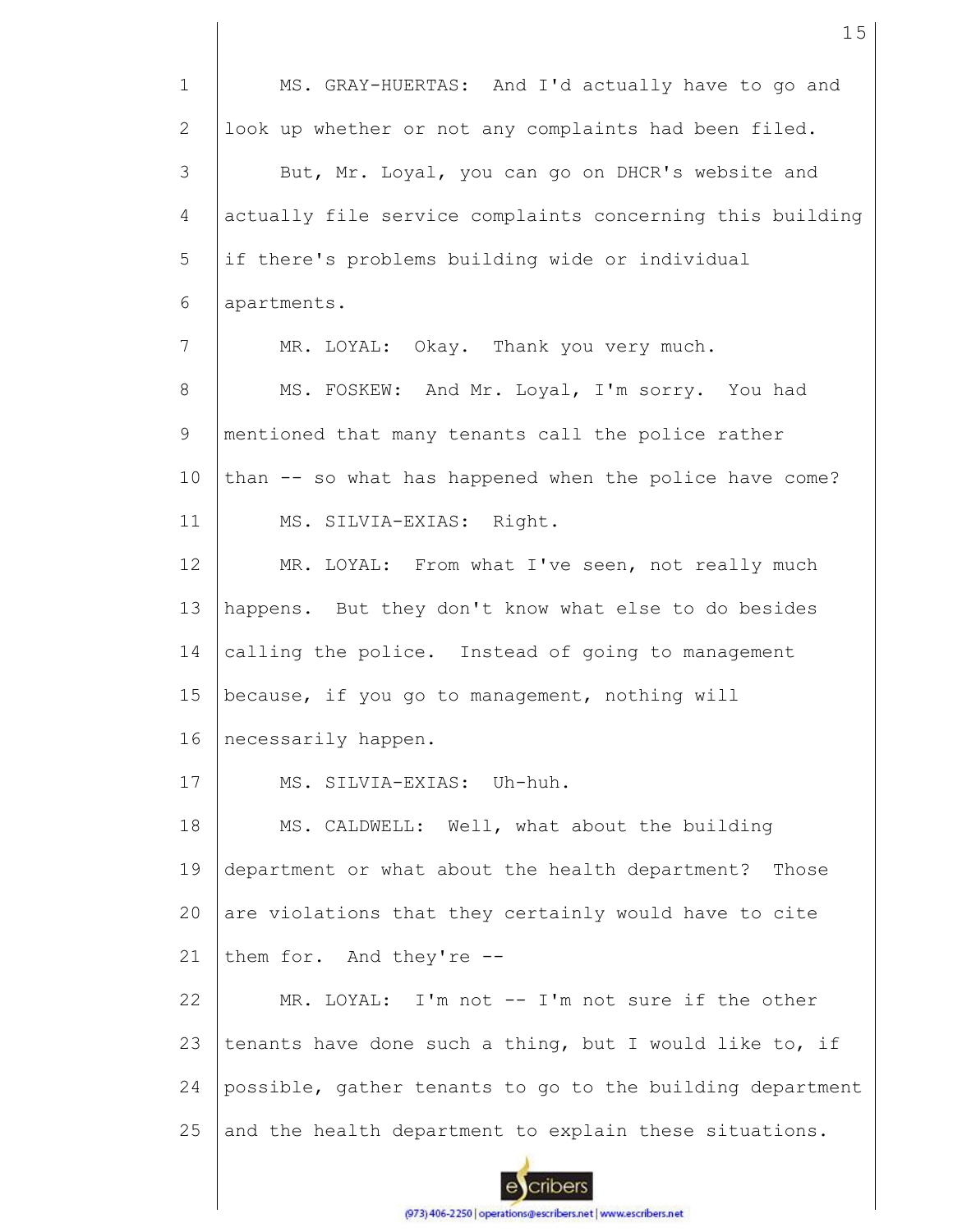| $\mathbf 1$    | MS. CALDWELL: Well, the Rockland County Health            |  |  |  |  |  |
|----------------|-----------------------------------------------------------|--|--|--|--|--|
| $\overline{2}$ | Department does respond and so does the Village of Spring |  |  |  |  |  |
| 3              | Valley. Now, and if you're not getting a response,        |  |  |  |  |  |
| 4              | there's something drastically wrong here. And I know the  |  |  |  |  |  |
| 5              | Rockland County Health Department is active right now.    |  |  |  |  |  |
| 6              | They had been in so much -- because of the pandemic, they |  |  |  |  |  |
| 7              | hadn't been as -- as they've normally been. But now       |  |  |  |  |  |
| 8              | they're back and they're up and running. And they're      |  |  |  |  |  |
| 9              | physically making visits.                                 |  |  |  |  |  |
| 10             | MS. SILVIA-EXIAS: Right. Environmental unit that          |  |  |  |  |  |
| 11             | you have to call. They're the ones that are in charge of  |  |  |  |  |  |
| 12             | doing the inspections and sending an inspector there to   |  |  |  |  |  |
| 13             | see what the violations are and then cite the landlord    |  |  |  |  |  |
| 14             | for failing to fix or make repairs.                       |  |  |  |  |  |
| 15             | MR. LOYAL: Right.                                         |  |  |  |  |  |
| 16             | MS. SILVIA-EXIAS: You have a legal right to live in       |  |  |  |  |  |
| 17             | an apartment that's in good condition. So the fact that   |  |  |  |  |  |
| 18             | they are not making the repairs, that's a violation of    |  |  |  |  |  |
| 19             | the law. So yeah, I would definitely -- Pat, that's good  |  |  |  |  |  |
| 20             | advice, call the health department because they have a    |  |  |  |  |  |
| 21             | special unit that's in charge of that.                    |  |  |  |  |  |
| 22             | MR. LOYAL: Wonderful. That's good to know. I'm            |  |  |  |  |  |
| 23             | going to try to speak to other tenants as well to do the  |  |  |  |  |  |
| 24             | same. That way we can have multiple people going to them  |  |  |  |  |  |
| 25             | and saying that, hey, these are the things that need to   |  |  |  |  |  |

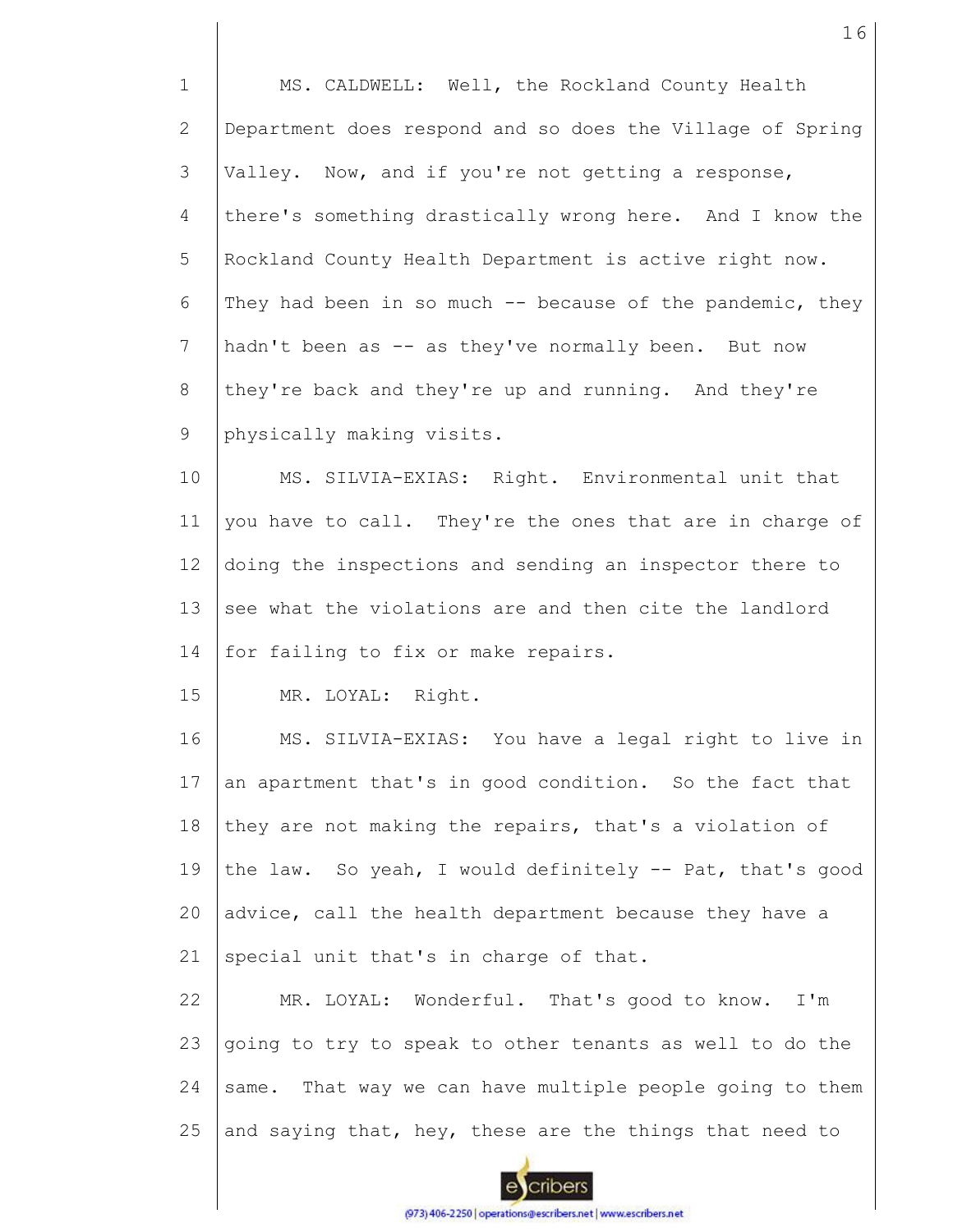1 2 3 4 5 6 7 8 9 10 11 12 13 14 15 16 17 18 19 20 21 22 23 24 25 be fixed here, these are the issues. So thank you very much for the advice. MS. FOSKEW: Absolutely. Power in numbers. MS. CALDWELL: Absolutely. Okay. Thank you, Mr. Loyal. MR. LOYAL: Thank you for allowing me to speak. MS. CALDWELL: Peter? MR. STECKER: Okay. So there were two other individuals that contacted our Rockland County RGB email address saying that they wanted to address the board. One of them said that they didn't actually want to address the board. They wanted comments read into the record. The other one hasn't shown up tonight. They did send some comments. I don't know if, you know, you would want those read into the record or if you want to give that individual an opportunity to show up at the second public hearing, kind of -- MS. CALDWELL: Well, the one that -- the first one that you have, I'd like that read into public record. And maybe while that's being done, this third person may come. MR. STECKER: Okay. April, do you want me to read it into the record or do you want to do that or --MS. GRAY-HUERTAS: Can you read it, please? MR. STECKER: Sure. Okay. So this is a letter from

17

enbers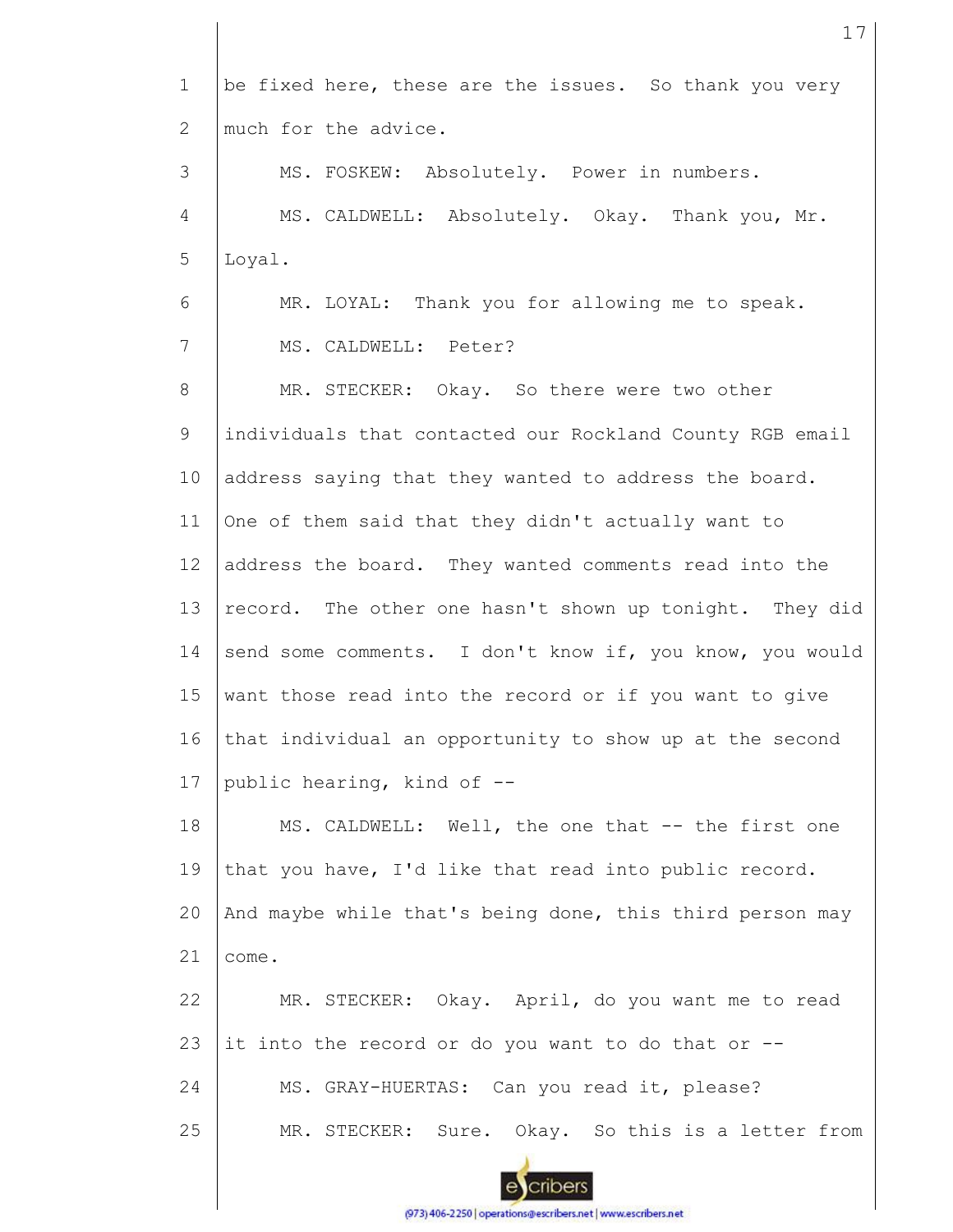1 2 3 4 5 6 7 8 9 10 11 12 13 14 15 16 17 18 19 20 21 22 23 24 25 Aryeh Munk. It's addressed to the board members. MS. GRAY-HUERTAS: Peter, is he the person that was a candidate or no? MR. STECKER: No. The candidate --MS. GRAY-HUERTAS: Okay. MR. STECKER: -- was Mr. Loyal actually. MS. GRAY-HUERTAS: Okay. This is -- Aryeh Munk is from Renaissance Management Group. So Mr. Munk says, "I'd like to take this opportunity to thank you for your public service on behalf of property owners and residents in Rockland County. Your work is appreciated. "As we turn a page from this very challenging year, we begin to heal and hopefully emerge stronger than before. I wish everyone well in a speedy recovery as we go back to normal. "As you know, rent increases have been paused since 2016 and vacancy increases since 2019. Since then, our economy has experienced a typical two to three percent annual inflation and more recently inflation exceeding that amount which is yet to be determined. "At the property, we are experiencing significantly higher material costs for ordinary maintenance repairs. In addition to inflated material costs, this past year we incurred many large capital repairs, for example, roof repairs, boiler repairs, and mainline plumbing repairs.

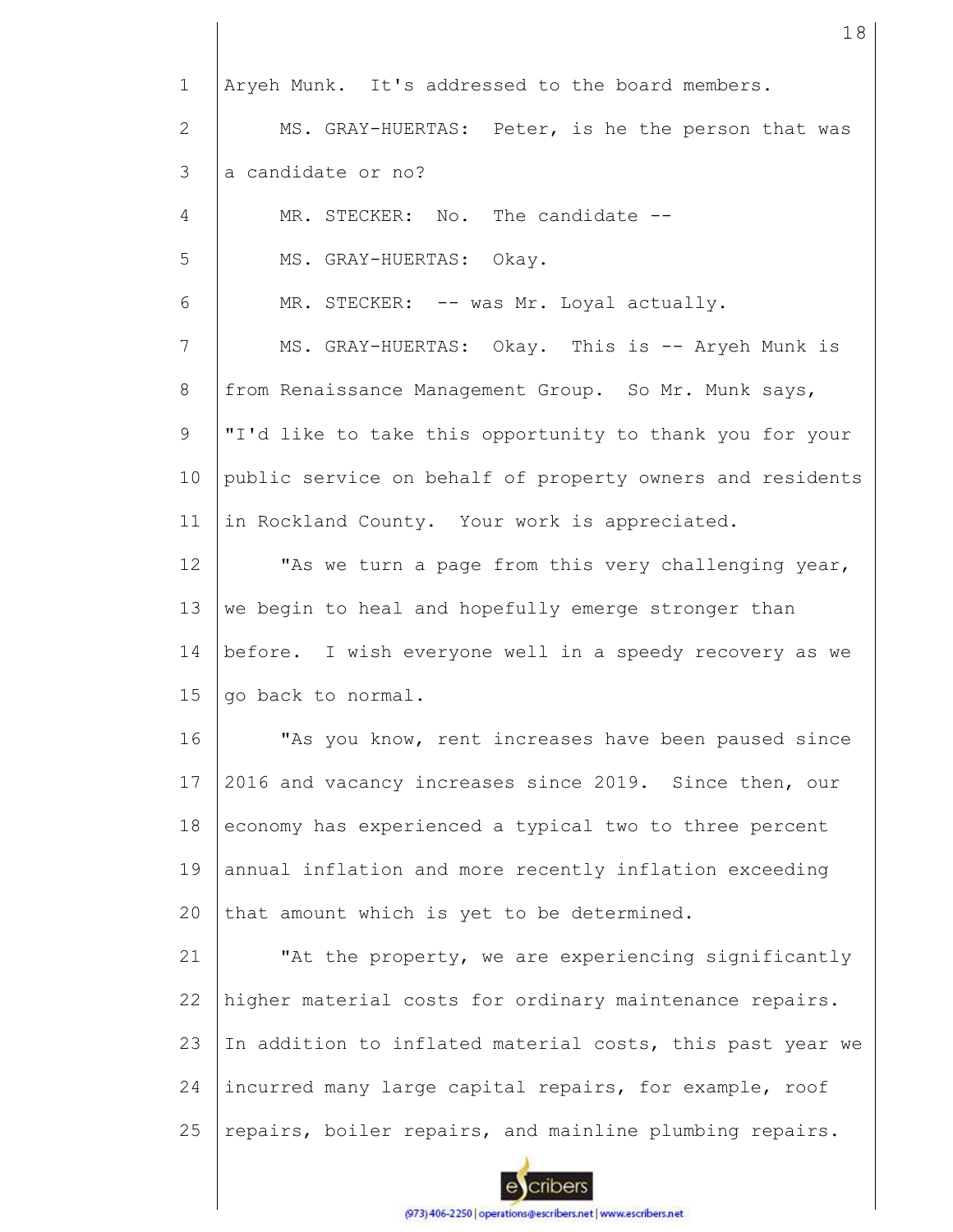1 2 Large capital repairs continue to arise as buildings governed by ETPA regulations can be fifty-plus years old.

3 4 5 6 7 "The inability to increase rent pari passu to inflation is hurtful to property owners. The local property taxes in Ramapo were just increased with no consideration to the property owners' burden of subsidized rents.

8 9 10 11 12 13 14 15 16 17 18 "Our company supports rent stabilization and recognizes how important it is for many renters. We'd like to strengthen its policy and suggest a change which was used in the past. In 2015 the guidelines allowed for an increase of 1.25 percent plus a twenty-five-dollar increase for rents 950 dollars or less. We would like to suggest implementing a change for this coming year to allow an increase of 2.5 percent plus a fifty-dollar increase for rents 1,250 or less. We arrived at this number with consideration to our increased operating costs while being sensitive to our residents.

19 20 21 22 23 "We implore the board to consider making these sensible changes so that we continue to provide a beautiful and safe community to our beloved residents. Thank you for your time. Aryeh Munk, Renaissance Management Group."

24 25 MS. CALDWELL: Peter, did they say where this - these projects are located?

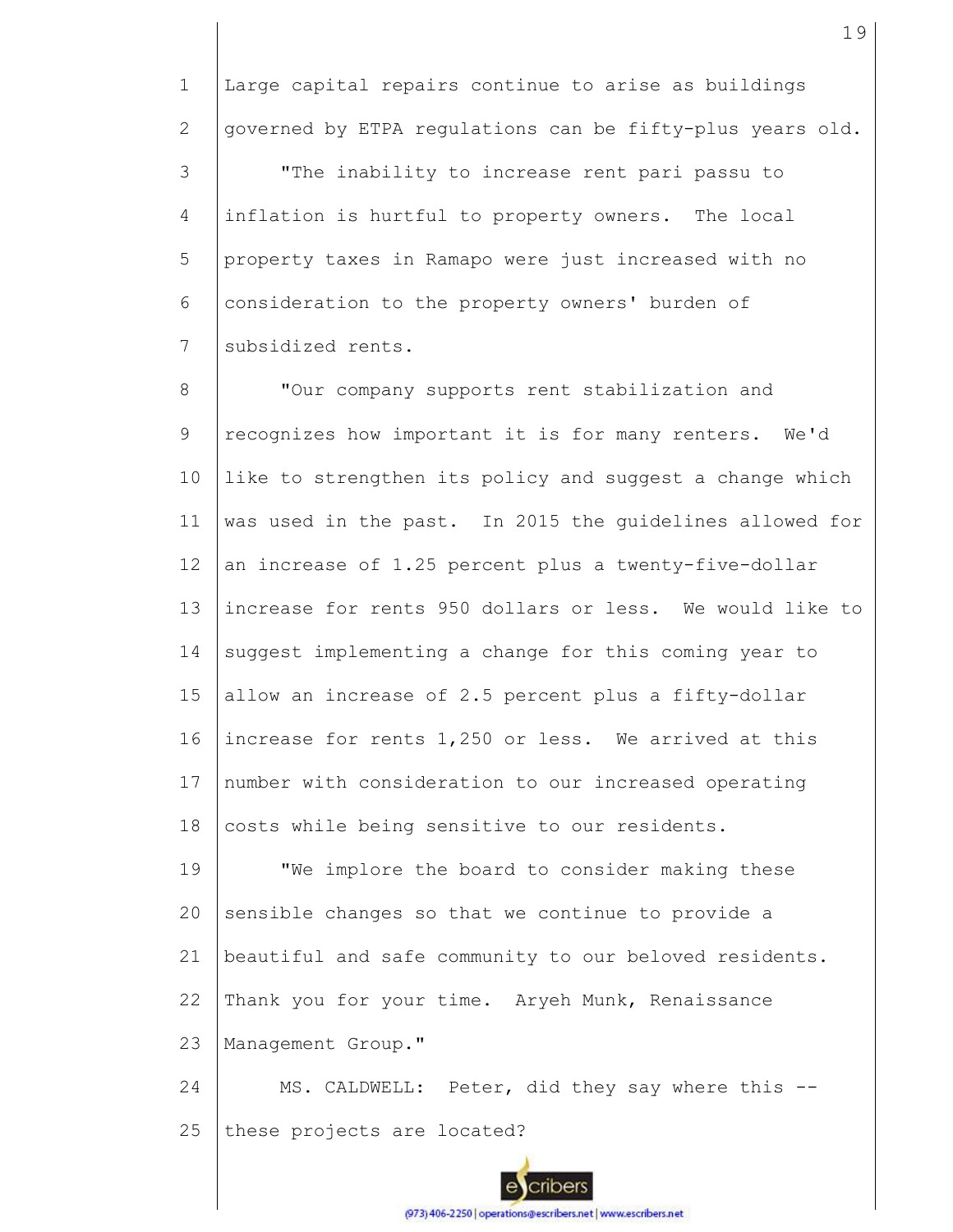1 2 3 4 5 6 7 8 9 10 11 12 13 14 15 16 17 18 19 20 21 22 23 24 25 MR. STECKER: I know they mentioned Ramapo in here, but I can't tell from here how many buildings, where the buildings are. MS. CALDWELL: Ramapo is a township, so it could be anywhere in any municipality in Ramapo. MS. GRAY-HUERTAS: Well, it would have to be Haverstraw, right? MS. CALDWELL: No. It could be -- it could be Monsey. MS. GRAY-HUERTAS: But Monsey is not covered by us. MS. CALDWELL: Well, it -- MS. SILVIA-EXIAS: It would have to be Spring Valley. MS. GRAY-HUERTAS: Spring Valley? Okay. MS. SILVIA-EXIAS: It would have to be Spring Valley. MS. GRAY-HUERTAS: Okay. MS. SILVIA-EXIAS: Probably Spring Valley. MS. GRAY-HUERTAS: You guys have so many different lines. I have a hard time keeping track. I apologize. MS. CALDWELL: It's okay. MS. SILVIA-EXIAS: Peter, would it be possible to provide that statement to all of the board members? MR. STECKER: Yes, absolutely. I'll email it to the board after the hearing today.

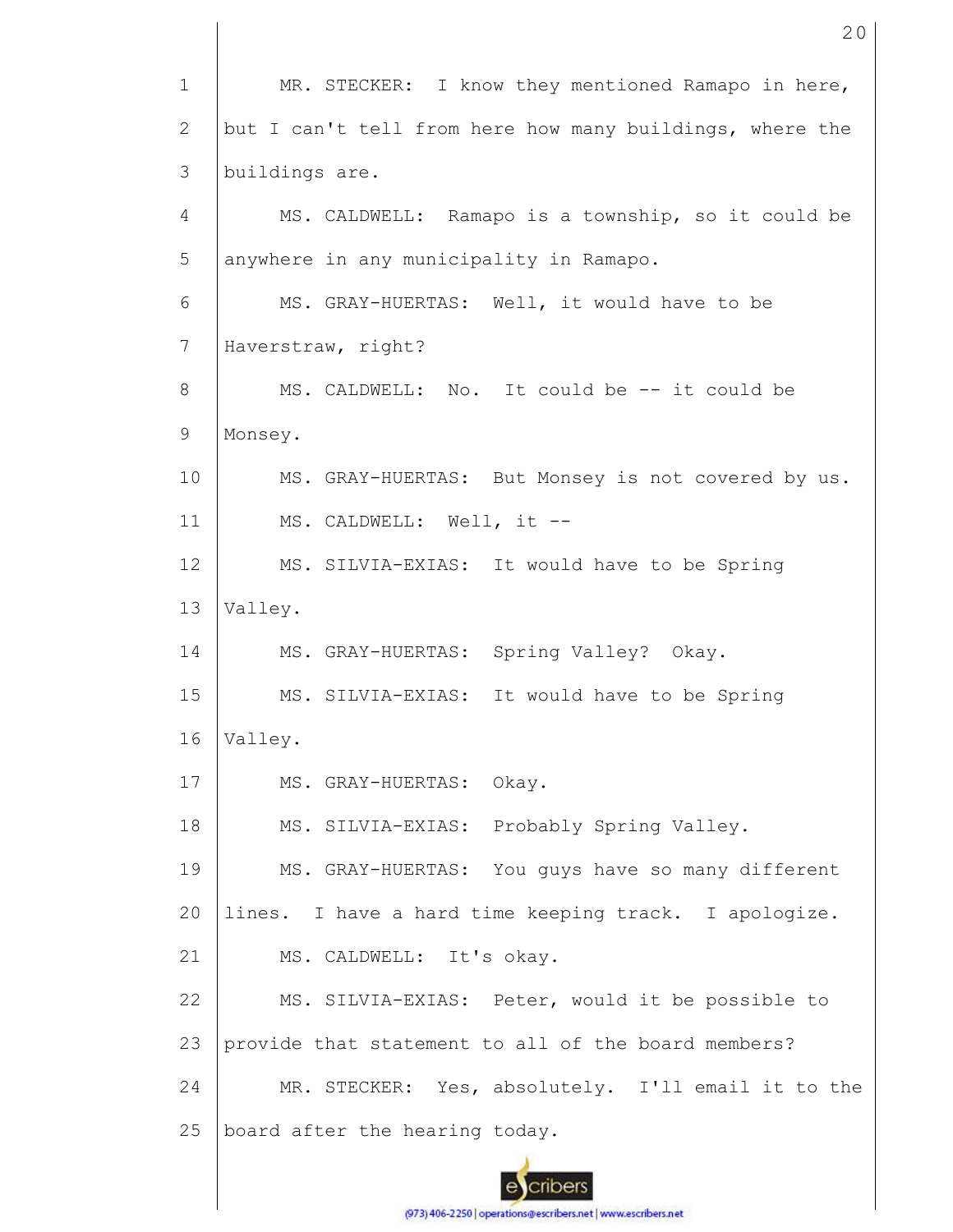MS. SILVIA-EXIAS: Okay, thank you.

1

2 3 MS. CALDWELL: Thank you. The other gentleman has not appeared yet?

| $\overline{4}$  | MR. STECKER: That's right. Let me just double             |
|-----------------|-----------------------------------------------------------|
| 5               | check that. Yeah, the other individual has not joined on  |
| 6               | yet. As I mentioned, they did send an extensive email     |
| $7\phantom{.0}$ | with comments that they wanted to address to the board.   |
| 8               | And at the end of it, they were somewhat vague as to      |
| 9               | whether they actually wanted to address the board. I did  |
| 10              | send them the information to join the call today, but     |
| 11              | they haven't joined on as of yet. So if you wish, I       |
| 12              | can -- I can read -- it's Eric Levy from Levy Properties. |
| 13              | I can read those comments if you want me to.              |
| 14              | MS. CALDWELL: Okay. Because I was thinking maybe          |
| 15              | just send it to us and we can put him on for the 17th and |
| 16              | give him an opportunity to appear, a second opportunity   |
| 17              | to appear.                                                |
| 18              | MS. GRAY-HUERTAS: We can send a responses email and       |
| 19              | ask him if he'd like to appear. Otherwise, we can read    |
| 20              | into the record at the next public hearing.               |
| 21              | MS. CALDWELL: Okay. That's great.                         |
| 22              | MS. GRAY-HUERTAS: Or even next week at the -- at          |
| 23              | the public meeting.                                       |
| 24              | MS. CALDWELL: Oh, all right.                              |
| 25              | MR. STECKER: And I'll follow up with an email to          |
|                 |                                                           |

21

cribers

 $\mathbf{e}$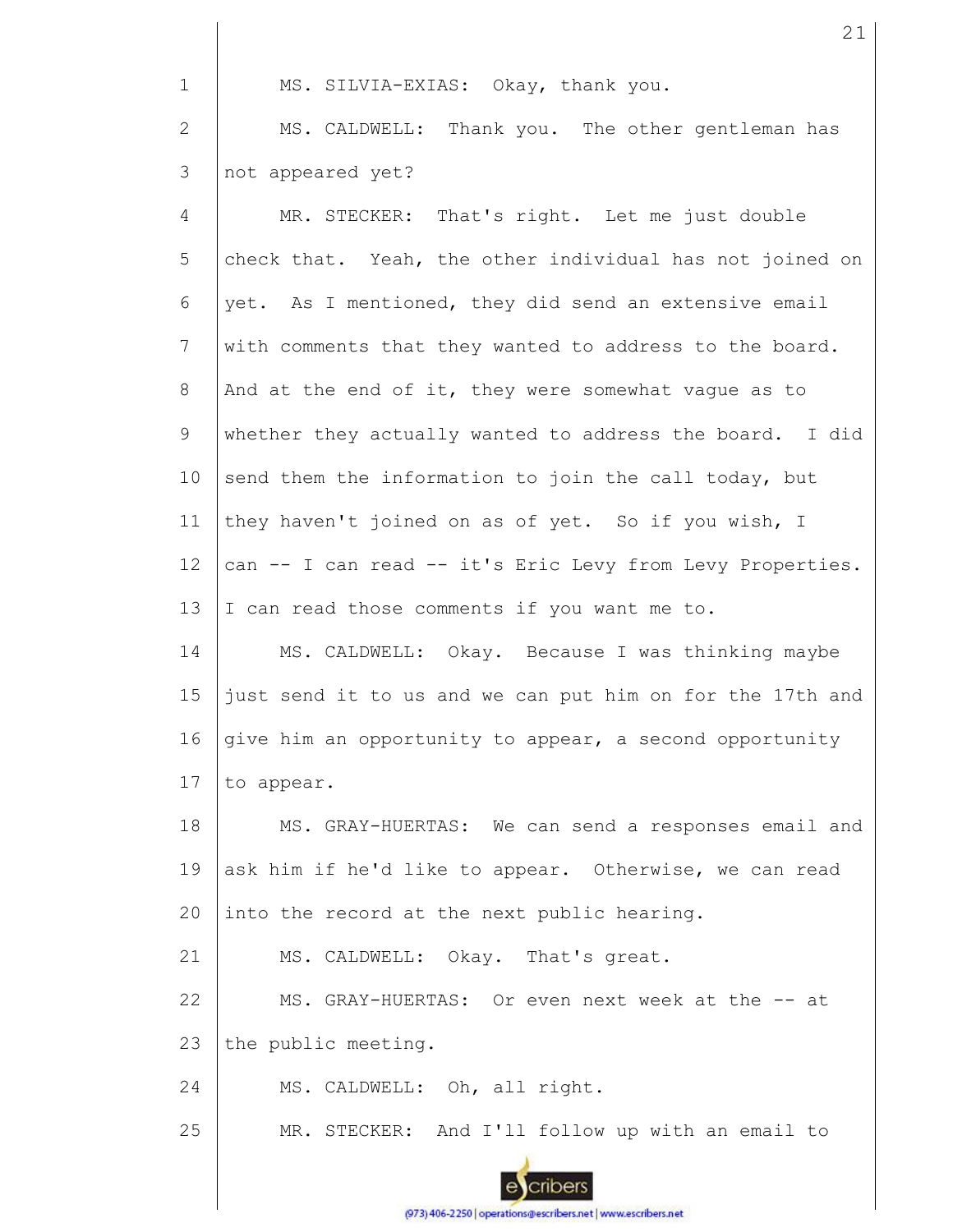| $\mathbf{1}$ | him and see if one of those options works for him or if  |  |  |  |  |  |
|--------------|----------------------------------------------------------|--|--|--|--|--|
| 2            | he just wants the comments read into the record.         |  |  |  |  |  |
| 3            | MS. CALDWELL: Okay.                                      |  |  |  |  |  |
| 4            | MS. FOSKEW: Can we also request from Renaissance         |  |  |  |  |  |
| 5            | Management Group where they represent -- or which        |  |  |  |  |  |
| 6            | buildings they represent or --                           |  |  |  |  |  |
| 7            | MS. CALDWELL: That would be good to know.                |  |  |  |  |  |
| 8            | MR. STECKER: I guess maybe it's appropriate for me       |  |  |  |  |  |
| 9            | to -- I understand that they may be watching on the      |  |  |  |  |  |
| 10           | livestream. It might be most appropriate to see if they  |  |  |  |  |  |
| 11           | want to appear at the next public hearing, April, to     |  |  |  |  |  |
| 12           | answer --                                                |  |  |  |  |  |
| 13           | MS. GRAY-HUERTAS: Or address -- or address the           |  |  |  |  |  |
| 14           | board tonight if they'd like to.                         |  |  |  |  |  |
| 15           | MS. FOSKEW: I Googled it, but all it said was,           |  |  |  |  |  |
| 16           | like, Fieldstone. But I don't know if that makes any     |  |  |  |  |  |
| 17           | sense to us, if there's any --                           |  |  |  |  |  |
| 18           | MS. CALDWELL: Today would -- we'd have to put them       |  |  |  |  |  |
| 19           | on for the 17th because the 10th --                      |  |  |  |  |  |
| 20           | MS. GRAY-HUERTAS: Is just a meeting.                     |  |  |  |  |  |
| 21           | MS. CALDWELL: -- is just a meeting. We're not            |  |  |  |  |  |
| 22           | taking any testimony. So if you could email them and let |  |  |  |  |  |
| 23           | them know that they have until the 17th -- or before the |  |  |  |  |  |
| 24           | 17th. We'll have a cutoff date we have to adhere to.     |  |  |  |  |  |
| 25           | The $--$                                                 |  |  |  |  |  |
|              |                                                          |  |  |  |  |  |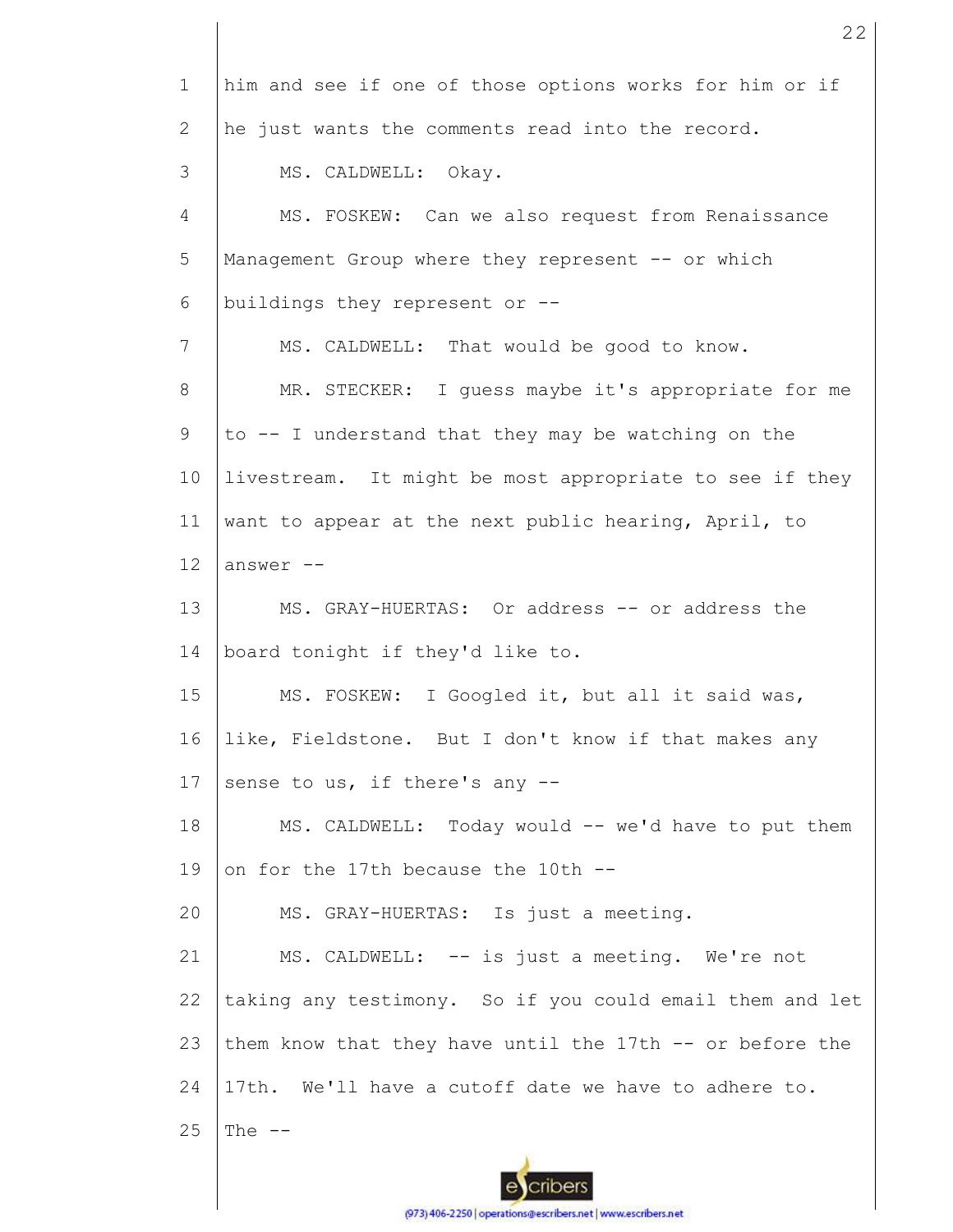1 2 3 4 5 6 7 8 9 10 11 12 13 14 15 16 17 18 19 20 21 22 23 24 25 MS. GRAY-HUERTAS: I believe -- I believe on the notice it was the 16th is the last date but -- MS. CALDWELL: Yeah, the 16th. So they'll have until then to respond -- I mean, to tell us whether or not they want to come or whether they just want their information read into our minutes. Thank you, Peter. MR. STECKER: You're welcome. Those are the four individuals that contacted us about addressing the board for this evening. And I don't see any other attendees who've joined on looking to address the board tonight. MS. CALDWELL: Okay. Having heard all the speakers and having heard the comments coming from one gentleman, what is the board's position? Do we want to continue or do you want to -- none of our other three members have shown up, right? Jarrhett has not, the rabbi has not come, and Jain has not come. Has any of them shown up? MR. STECKER: No. MS. CALDWELL: Peter? MR. STECKER: No. MS. CALDWELL: They didn't come? MR. STECKER: No. MS. CALDWELL: I didn't see anyone coming in. MS. GUZMAN: Can we continue? MS. CALDWELL: Yeah. That's pretty much what -that pretty much covers our agenda, unless you have some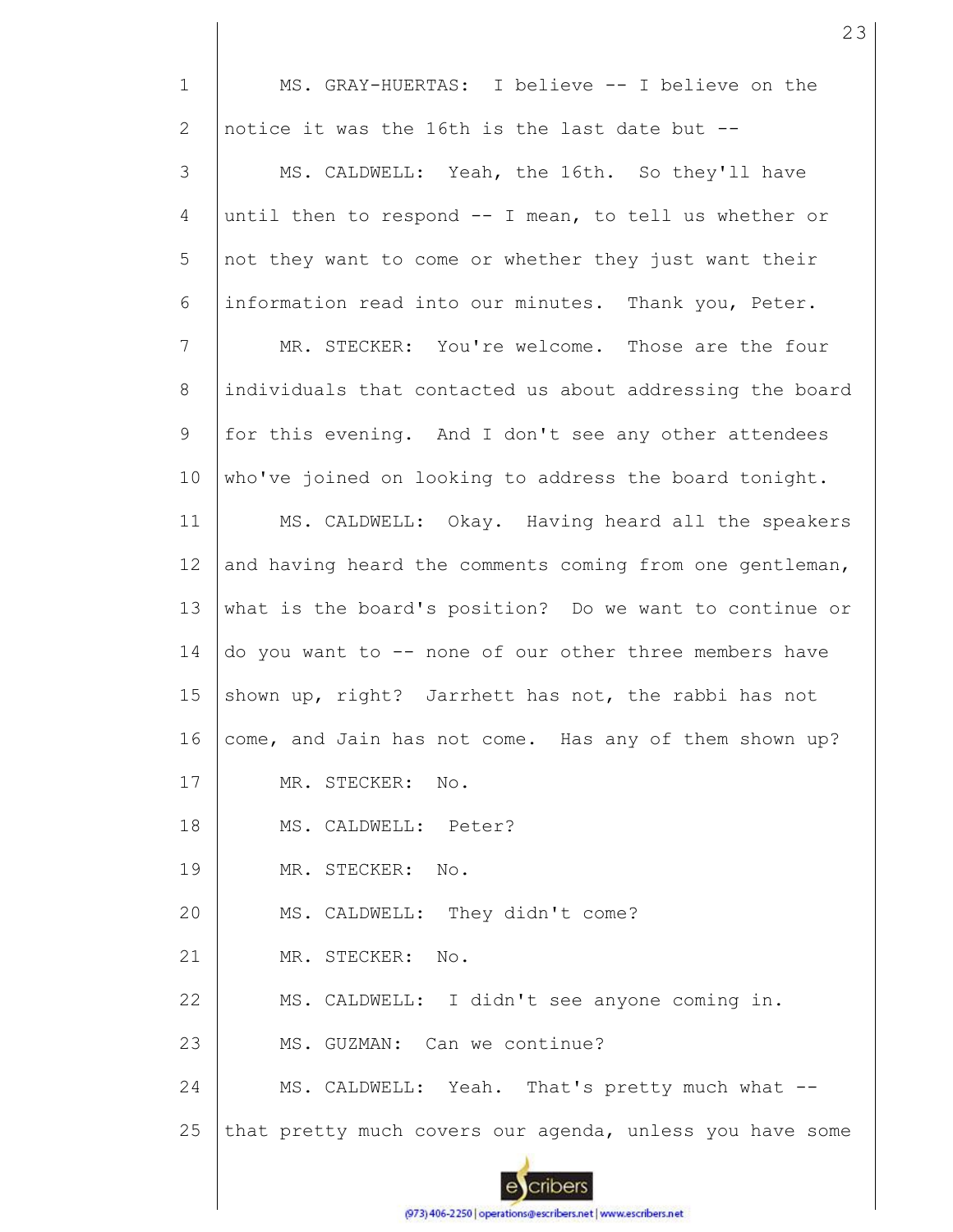1 2 3 additional comments or information you'd like to share. Hello? Does anyone on the board? April, do you have any comments to make?

4 5 6 7 8 9 10 11 MS. GRAY-HUERTAS: I do not. I just wanted to advise the board, I had mentioned this to Pat earlier, because we're doing it by Zoom, all of our meetings are being transcribed. So we're not providing individual minutes that get approved by the board. But I will have the minutes sent out if anybody has any interest in them. And I'm eighty percent positive that we post it on DHCR's website. But that's just an FYI to the board.

12 13 14 15 16 17 18 19 20 21 22 23 24 25 Other than that, we will have somebody from research and analysis next Thursday provide the presentation. And I believe everybody was sent a copy of the survey information this afternoon. If anybody didn't get it, please let me know. It was sent by Jeff Horowitz. MS. GUZMAN: Yes, I received it. MS. SILVIA-EXIAS: Yes, I received it as well. MS. GRAY-HUERTAS: Okay. MS. CALDWELL: Yes. MS. FOSKEW: I did too. MS. GRAY-HUERTAS: Okay, perfect. UNIDENTIFIED SPEAKER: Patricia, you received the information? MS. CALDWELL: Yes, I did. I'm sorry. I left that

24

cribers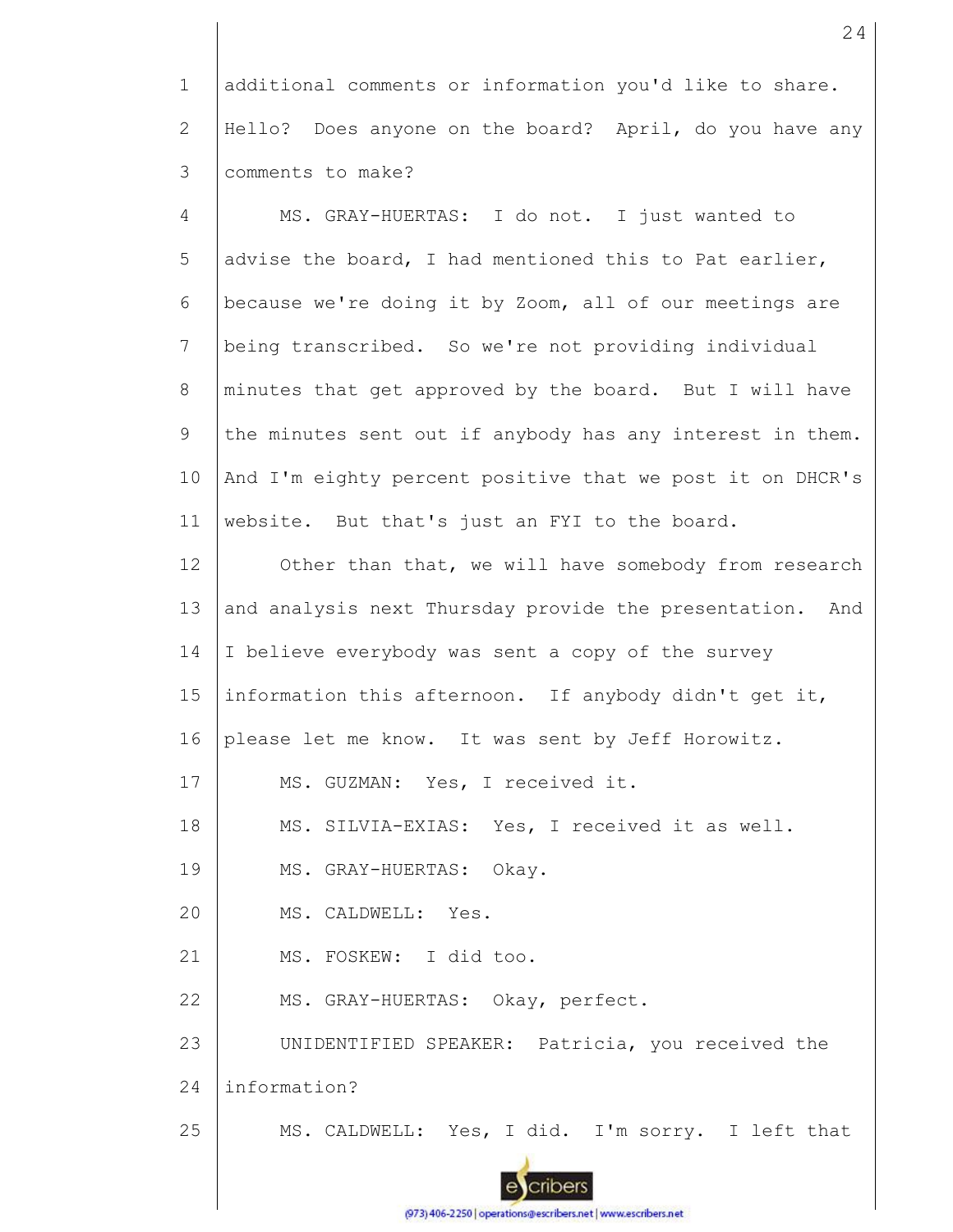1 2 3 4 5 6 7 8 9 10 11 12 13 14 15 16 17 18 19 20 21 22 23 24 25 out. UNIDENTIFIED SPEAKER: Thank you. MS. CALDWELL: I actually received it. I was able to print everything. UNIDENTIFIED SPEAKER: Okay. MS. CALDWELL: I'm proud of me. Okay. Having no other business to come before us tonight, I'll entertain a motion to adjourn. MS. SILVIA-EXIAS: Motion to adjourn. MS. CALDWELL: Is there a second? MS. GUZMAN: Second. MS. CALDWELL: All in favor? IN UNISON: Aye. MS. CALDWELL: Aye. Motion is adjourned -- I mean, meeting is adjourned. And everybody continue to be healthy and be safe. MS. SILVIA-EXIAS: Likewise. Bye. MS. GRAY-HUERTAS: You'll be back here next Thursday. MS. FOSKEW: Yep, next Thursday. MS. CALDWELL: Yes. MS. GRAY-HUERTAS: Have a good week. MS. GUZMAN: You too. MS. FOSKEW: Thanks, everybody. [END RECORDING]

(973) 406-2250 | operations@escribers.net | www.escribers.net

25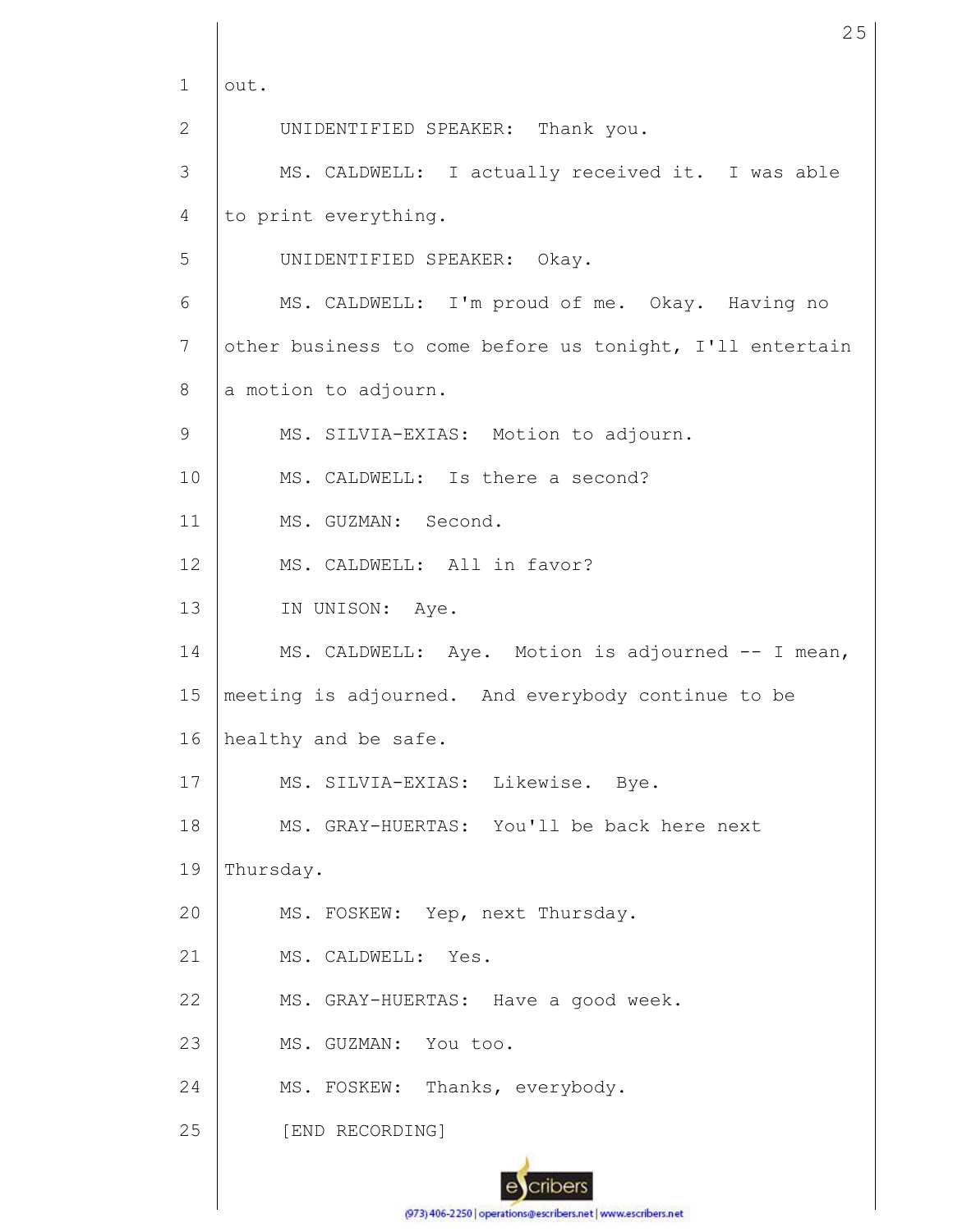| $\mathbf{1}$    | CERTIFICATION                                                 |  |  |  |  |
|-----------------|---------------------------------------------------------------|--|--|--|--|
| $\mathbf{2}$    | The prior proceedings were transcribed from audio             |  |  |  |  |
| 3               | files and have been transcribed to the best of my             |  |  |  |  |
| 4               | ability. I further certify that I am not connected by         |  |  |  |  |
| 5               | blood, marriage or employment with any of the parties         |  |  |  |  |
| $6\,$           | herein nor interested directly or indirectly in the           |  |  |  |  |
| $7\phantom{.0}$ | matter transcribed.                                           |  |  |  |  |
| 8               |                                                               |  |  |  |  |
| $\mathsf 9$     | Signature                                                     |  |  |  |  |
| 10              |                                                               |  |  |  |  |
| 11              |                                                               |  |  |  |  |
| 12              | Date June 9, 2021                                             |  |  |  |  |
| 13              |                                                               |  |  |  |  |
| 14              |                                                               |  |  |  |  |
| 15              |                                                               |  |  |  |  |
| 16              |                                                               |  |  |  |  |
| 17              |                                                               |  |  |  |  |
| 18              |                                                               |  |  |  |  |
| 19              |                                                               |  |  |  |  |
| 20              |                                                               |  |  |  |  |
| 21              |                                                               |  |  |  |  |
| 22              |                                                               |  |  |  |  |
| 23              |                                                               |  |  |  |  |
| 24              |                                                               |  |  |  |  |
| 25              |                                                               |  |  |  |  |
|                 | cribers<br>$\epsilon$                                         |  |  |  |  |
|                 | (973) 406-2250   operations@escribers.net   www.escribers.net |  |  |  |  |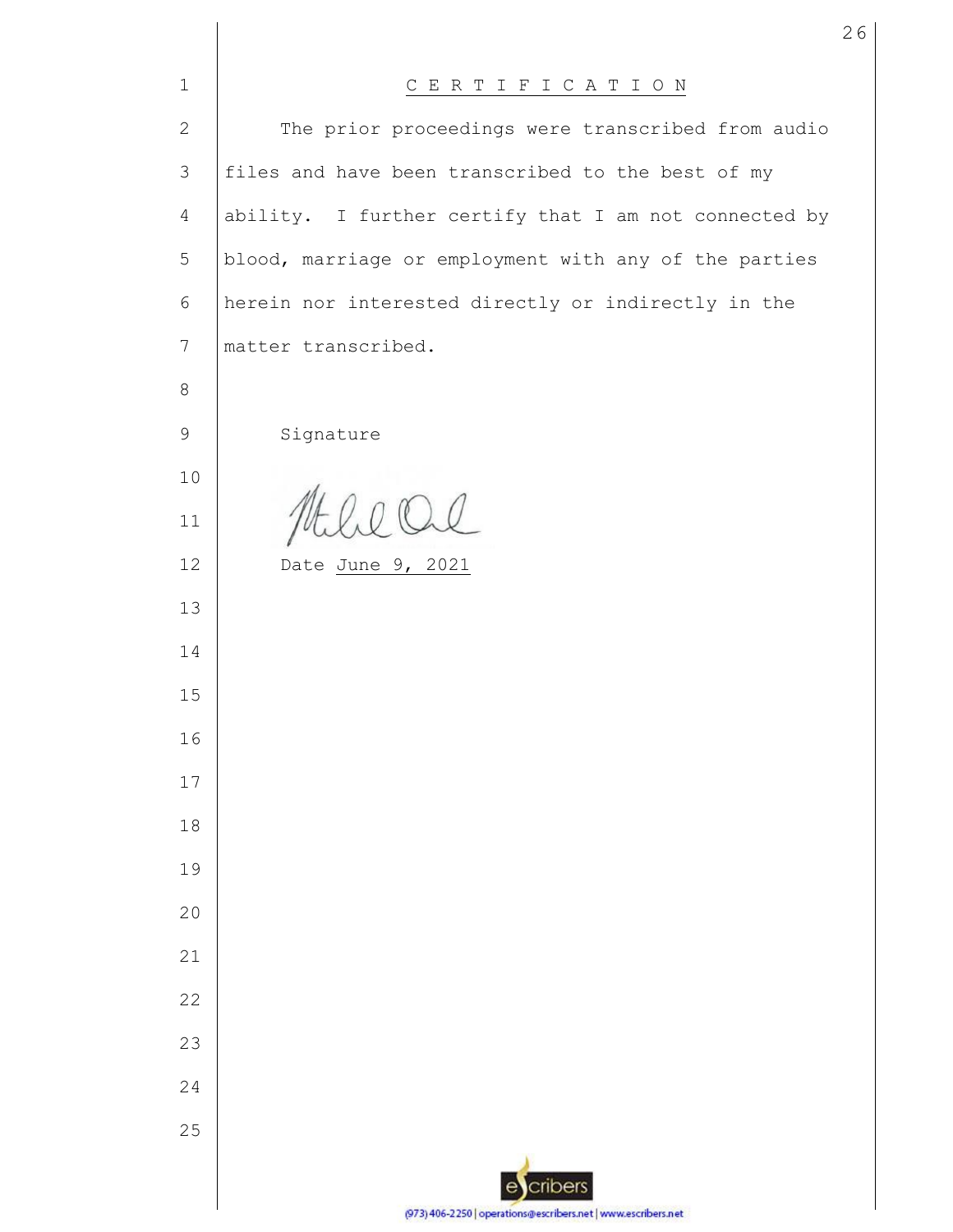|                                      | allow (1)                        |
|--------------------------------------|----------------------------------|
| ſ                                    | 19:1                             |
|                                      | allowed (3)<br>3:1,1;19:1        |
| [END (1)]<br>25:2                    | allowing (1)                     |
| [START (1)]                          | 17:6                             |
| 2:1                                  | almost (1)<br>5:3                |
| A                                    | amount $(3)$                     |
|                                      | 10:1;13:1;18:2                   |
| able $(3)$                           | analysis (1)<br>24:1             |
| 3:1;11:3;25:3<br>Absolutely (3)      | <b>ANDREW</b> (3)                |
| 17:3,4;20:2                          | 8:2,2;9:2                        |
| active (1)                           | annual $(1)$<br>18:1             |
| 16:5                                 | apartment (1)                    |
| activities (1)<br>14:4               | 16:1                             |
| actual (1)                           | apartments $(3)$                 |
| 13:1                                 | 7:6;9:3;15:6<br>apologize (1)    |
| actually (12)<br>3:1;6:2;12:4;13:2;  | 20:2                             |
| 14:2,7;15:1,4;17:1;                  | appear (4)                       |
| 18:6;21:9;25:3                       | 21:1,1,1;22:1<br>appeared (1)    |
| addition (2)<br>4:1;18:2             | 21:3                             |
| additional (1)                       | appreciate (2)                   |
| 24:1                                 | 3:1;8:1<br>appreciated (1)       |
| address (8)<br>17:1,1,1;21:7,9;22:1, | 18:1                             |
| 1;23:1                               | appropriate (2)                  |
| addressed (1)                        | 22:1,8                           |
| 18:1<br>addressing (1)               | approved (1)<br>24:8             |
| 23:8                                 | APRIL (6)                        |
| adhere (1)                           | 2:5;3:4;14:8;17:2;<br>22:1;24:2  |
| 22:2<br>adjourn (2)                  | area(2)                          |
| 25:8,9                               | 9:1;10:5                         |
| adjourned (2)                        | arise(1)<br>19:1                 |
| 25:1,1<br>advice (2)                 | around (3)                       |
| 16:2;17:2                            | 10:4;12:1,8                      |
| advise (1)                           | arrears(6)<br>7:2,2,2;8:2,8;13:1 |
| 24:5<br>advising (1)                 | arrived(1)                       |
| 14:1                                 | 19:1                             |
| affect $(1)$                         | Aryeh (3)<br>18:1,7;19:2         |
| 5:1<br>afternoon (1)                 | attend (1)                       |
| 24:1                                 | 6:1                              |
| again (4)                            | attendance (2)<br>2:1;3:1        |
| 5:1,1;6:3;9:1<br>agenda (1)          | attendees (1)                    |
| 23:2                                 | 23:9                             |
| ago (1)                              | available (1)<br>10:6            |
| 14:1<br>ahead (1)                    | average $(2)$                    |
| 3:2                                  | 7:5,7                            |
| <b>ALEJANDRA (2)</b>                 | aware $(1)$<br>13:1              |
| 2:2,2<br>Alejandra's (1)             | Aye $(2)$                        |
| 8:1                                  | 25:1,1                           |

|                                             | $\mathbf b$        |
|---------------------------------------------|--------------------|
| B                                           | $\mathbf b$        |
| back $(5)$                                  | $\mathbf b$        |
| 9:2;14:2;16:8;18:1;<br>25:1                 | E                  |
| bad(1)<br>14:1                              |                    |
| badly $(1)$<br>7:2                          |                    |
| balance (1)<br>5:9                          | $\mathbf \epsilon$ |
| barely $(2)$<br>10:1;14:1<br>bath $(1)$     |                    |
| 7:9<br>beautiful (1)                        |                    |
| 19:2<br>bedroom (2)                         |                    |
| 7:9;11:1<br>begin $(1)$                     | c                  |
| 18:1<br>behalf $(1)$                        | c                  |
| 18:1<br>behind $(1)$                        | c                  |
| 13:1<br>beloved (1)                         |                    |
| 19:2<br>below $(1)$                         |                    |
| 7:1<br>besides $(2)$                        | $\mathbf c$        |
| 14:2;15:1<br>best $(1)$                     | c                  |
| 10:1<br>big(1)                              | c                  |
| 4:1<br>bit(1)                               | c                  |
| 9:6<br><b>Board</b> (19)                    | c                  |
| 2:1;3:1,1;12:4;17:1,<br>1;18:1;19:1;20:2,2; | c                  |
| 21:7,9;22:1;23:1,8;                         | $\mathbf C$        |
| 24:1,2,5,8<br>board's $(1)$                 | c                  |
| 23:1<br>body(1)                             | c                  |
| 12:5<br>boiler $(1)$                        | c                  |
| 18:2<br>border $(1)$                        |                    |
| 6:1<br>both $(1)$                           | c                  |
| 7:1<br>break(1)                             | c                  |
| 9:1<br>broken (1)                           | $\mathbf c$        |
| 10:1<br>budget (2)                          | c                  |
| 5:1,1<br>building (4)                       | $\mathbf c$        |
| 15:1,2,4,5<br>buildings (4)                 | c                  |
| 19:1;20:2,3;22:6                            | c                  |

 $\overline{\phantom{a}}$ 

| burden(1)                | 8:1                  |
|--------------------------|----------------------|
| 19:6                     | cold(1)              |
| business $(1)$           | 4:1                  |
| 25:7                     | coming $(3)$         |
| busy $(1)$               | 19:1;23:1,2          |
| 11:4                     | comments (8)         |
|                          |                      |
| Bye $(1)$                | 17:1,1;21:1,7;22:2;  |
| 25:1                     | 23:1;24:1,3          |
|                          | common(1)            |
| $\overline{C}$           | 7:1                  |
|                          | communication (1)    |
| Caldwell (52)            | 14:1                 |
| 2:1,1,4,7;3:2;4:2;5:2;   | community (6)        |
| 6:2;7:2,2;8:1,2;11:1,1,  | 4:1;5:1,1,7;6:2;19:2 |
| 1,7,9;13:2,2,9;15:1;     | Company (4)          |
| 16:1;17:1,4,7;19:2;      | 4:1;13:1,2;19:8      |
|                          |                      |
| 20:1,2,4,8;21:1,2,2,2;   | complained (1)       |
| 22:1,2,3,7;23:1,1,2,2,2, | 9:1                  |
| 3;24:2,2;25:1,1,1,2,3,6  | complaints (3)       |
| call $(7)$               | 10:2;15:2,4          |
| 9:9;10:1,5;15:9;16:1,    | concerning (2)       |
| 2;21:1                   | 3:9;15:4             |
| calling $(1)$            | condition (1)        |
| 15:1                     | 16:1                 |
| can $(25)$               | conditions (1)       |
| 3:2,4;4:5;5:1,1,4,6;     | 10:1                 |
|                          | condominium (3)      |
| 7:4;8:2,2;9:1,1;11:2;    |                      |
| 15:3;16:2;17:2;19:2;     | 4:1;6:1;8:1          |
| 21:1,1,1,1,1,1;22:4;     | condominiums (1)     |
| 23:2                     | 4:1                  |
| candidate (2)            | consider (1)         |
| 18:3,4                   | 19:1                 |
| canopies (1)             | consideration (2)    |
| 10:1                     | 19:1,6               |
| capital (2)              | contacted (2)        |
| 18:2;19:1                | 17:9;23:8            |
| case (1)                 | continue (5)         |
| 12:2                     | 19:1,2;23:1,2;25:1   |
| $\text{catch} (1)$       | continued (1)        |
|                          |                      |
| 6:4                      | 5:1                  |
| certain(2)               | continues (1)        |
| 11:1;14:4                | 9:1                  |
| Certainly (3)            | controlling $(1)$    |
| 2:1;6:2;15:2             | 3:1                  |
| challenging (1)          | conversion (2)       |
| 18:1                     | 6:1,9                |
| change $(2)$             | copy(1)              |
| 19:1,1                   | 24:1                 |
| changes (1)              | Coronavirus (1)      |
| 19:2                     | 10:1                 |
| charge $(2)$             | correctly (1)        |
| 16:1,2                   | 11:1                 |
| charges $(2)$            | costs(3)             |
|                          | 18:2,2;19:1          |
| 5:9;7:1                  |                      |
| check $(1)$              | County (7)           |
| 21:5                     | 4:1,2;6:6;16:1,5;    |
| children (1)             | 17:9;18:1            |
| 6:1                      | couple(1)            |
| cite (2)                 | 14:1                 |
| 15:2;16:1                | course(2)            |
| cited(1)                 | 9:2;13:1             |
| 14:2                     | covered $(1)$        |
| clear(1)                 | 20:1                 |
|                          |                      |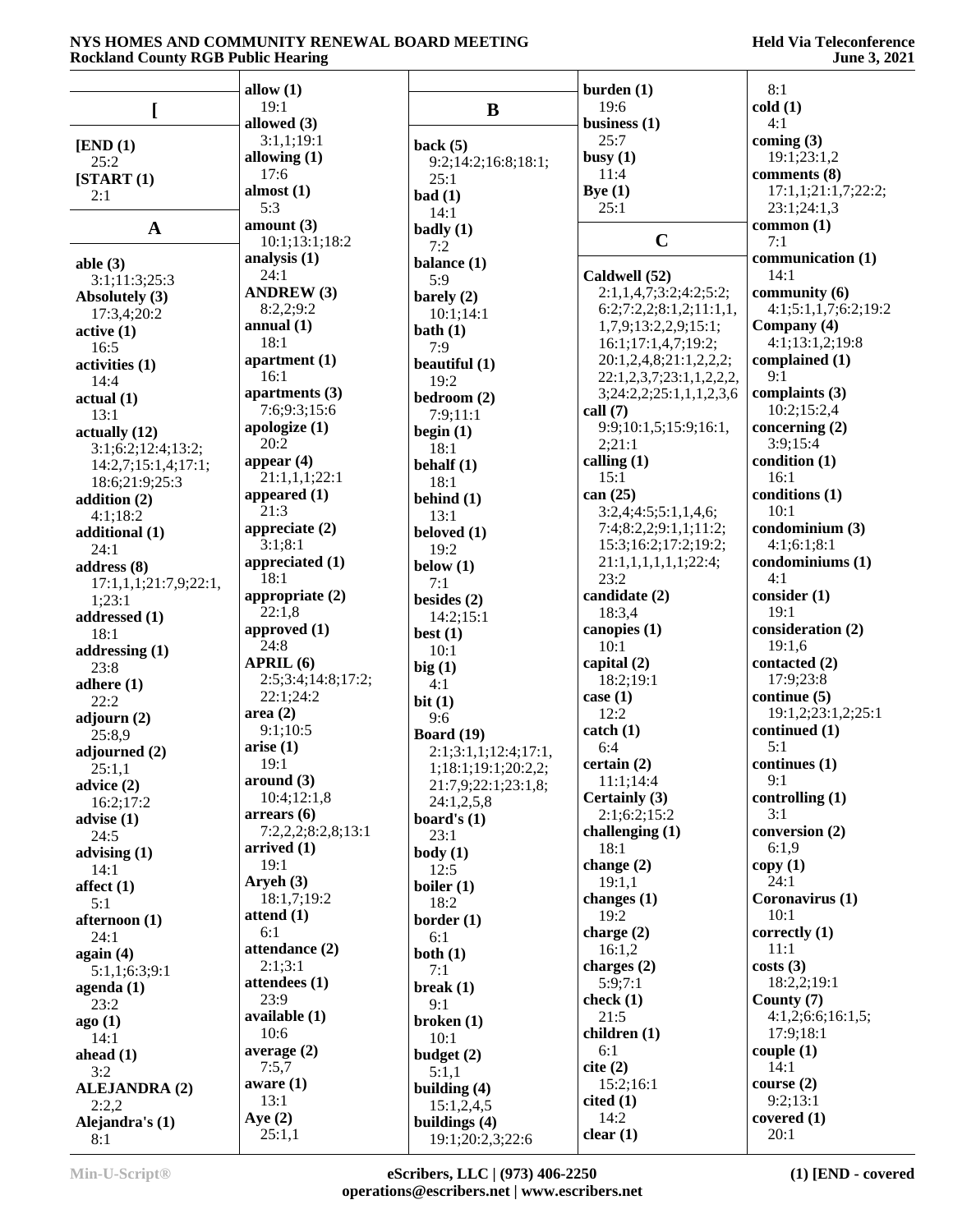| covers(1)<br>23:2          | East $(1)$<br>6:1                  | $\mathbf{F}$                    | 15:8;17:3;22:1,4;24:2;<br>25:2,2 | 2:2,2;23:2;24:1;25:1,<br>2 |
|----------------------------|------------------------------------|---------------------------------|----------------------------------|----------------------------|
| current $(1)$              | economy $(1)$                      |                                 | four $(3)$                       |                            |
| 8:7                        | 18:1                               | face $(1)$                      | 7:2;8:8;23:7                     | $\mathbf H$                |
| currently $(1)$            | eighty $(1)$                       | 4:1                             | frankly $(1)$                    |                            |
| 11:2                       | 24:1                               | fact $(4)$                      | 13:7                             | half $(1)$                 |
| customary $(1)$            | eligible $(1)$                     | 5:3;10:9;13:6;16:1              | Freeman (23)                     | 10:2                       |
| 4:2                        | 13:1                               | failing $(1)$                   | 3:2;4:1,5,8;5:2,2;6:1,           | hallways $(1)$             |
| cut(1)                     | else (3)                           | 16:1                            | 1,2,2,5,9;7:1,1,1,2,3,7;         | 10:2                       |
| 13:1                       | 5:1;7:2;15:1                       | fair $(2)$                      | 8:1,1,1,1,4                      | hand $(1)$<br>12:1         |
| $\text{cutoff}(1)$<br>22:2 | email $(6)$<br>17:9;20:2;21:1,2,6; | 10:8,8                          | freeze $(1)$<br>12:5             | handouts (1)               |
|                            | 22:2                               | fall $(2)$                      | front $(3)$                      | 11:2                       |
| D                          | emerge $(1)$                       | 4:1;10:1<br>falls $(1)$         | 10:1,1;14:3                      | hands $(1)$                |
|                            | 18:1                               | 6:7                             | FYI(1)                           | 5:1                        |
| Dan $(2)$                  | end $(1)$                          | far $(3)$                       | 24:1                             | happen $(1)$               |
| 3:2;4:5                    | 21:8                               | 4:2;10:9;12:2                   |                                  | 15:1                       |
| date(2)                    | endure $(1)$                       | favor $(1)$                     | G                                | happened (2)               |
| 22:2;23:2                  | 9:2                                | 25:1                            |                                  | 9:1;15:1                   |
| day $(1)$<br>9:1           | enforcement (1)<br>14:2            | feel $(3)$                      | Gardens (2)<br>4:9:6:5           | happens $(1)$<br>15:1      |
| decisions(1)               | entertain (1)                      | 10:1,2;11:5                     | gather (1)                       | hard $(1)$                 |
| 14:2                       | 25:7                               | felt $(1)$<br>5:1               | 15:2                             | 20:2                       |
| definitely $(1)$           | <b>Environmental</b> (1)           | few $(1)$                       | gentleman (2)                    | Haverstraw (5)             |
| 16:1                       | 16:1                               | 5:5                             | 21:2;23:1                        | 6:1,1,1,1;20:7             |
| Department (8)             | Eric $(1)$                         | Fieldstone (1)                  | geographically (1)               | heal $(1)$                 |
| 10:3;15:1,1,2,2;16:2,      | 21:1                               | 22:1                            | 6:1                              | 18:1                       |
| 2,5                        | especially $(1)$                   | fifty-dollar $(2)$              | gets(1)                          | health $(5)$               |
| degree(1)<br>4:2           | 10:1                               | 5:8;19:1                        | 3:9                              | 15:1,2;16:1,2,5            |
| determined (1)             | estate $(1)$<br>4:1                | fifty-plus $(1)$                | giving $(1)$<br>13:1             | healthy $(1)$<br>25:1      |
| 18:2                       | ETPA(1)                            | 19:2                            | goes(1)                          | hear $(2)$                 |
| DHCR's $(2)$               | 19:2                               | file $(2)$<br>13:1;15:4         | 10:1                             | 4:5;8:2                    |
| 15:3;24:1                  | even $(5)$                         | filed $(1)$                     | Good (13)                        | heard $(5)$                |
| different $(1)$            | 5:1;6:1;10:2;13:1;                 | 15:2                            | 2:4,5,8;3:1;4:1,5;9:1;           | 8:2;11:1,2;23:1,1          |
| 20:1                       | 21:2                               | final $(2)$                     | 11:1;16:1,1,2;22:7;              | hearing $(5)$              |
| distressed (2)             | evening $(8)$                      | 14:2,2                          | 25:2                             | 3:1;17:1;20:2;21:2;        |
| 9:1;10:6                   | 2:4,8;3:1,2;4:1,5;9:1;             | find $(1)$                      | Googled (1)                      | 22:1                       |
| District $(1)$<br>6:1      | 23:9<br>everybody (4)              | 14:2                            | 22:1<br>governed (1)             | hearings $(1)$             |
| documentation (1)          | 3:9;24:1;25:1,2                    | first $(2)$                     | 19:2                             | 14:1<br>heat $(1)$         |
| 5:6                        | everyone $(3)$                     | 3:2;17:1                        | government $(1)$                 | 4:1                        |
| dollar(1)                  | 5:1;9:1;18:1                       | five $(1)$<br>3:1               | 13:1                             | Hello $(2)$                |
| 5:1                        | evicted $(1)$                      | fix(1)                          | <b>GRAY-HUERTAS (27)</b>         | 8:2;24:2                   |
| dollars $(2)$              | 8:1                                | 16:1                            | 2:5;3:8;4:1,7;14:1,1,            | Hersh $(1)$                |
| 7:1;19:1                   | example $(1)$                      | fixed $(3)$                     | 2;15:1;17:2;18:2,5,7;            | 2:2                        |
| done $(4)$                 | 18:2                               | 10:2,2;17:1                     | 20:1,1,1,1,6;21:1,2;             | hey $(2)$                  |
| 9:1;14:1;15:2;17:2         | exceeding (1)<br>18:1              | flier $(1)$                     | 22:1,2;23:1;24:1,2,4;            | 10:2;16:2                  |
| door $(2)$<br>14:1,1       | exit(1)                            | 14:2                            | 25:1,2<br>$gr(1)$                | $\mathbf{Hi}$ (1)<br>9:1   |
| doors $(3)$                | 6:2                                | fliers $(1)$<br>12:1            | 21:2                             | high $(2)$                 |
| 10:1;14:1,3                | expenses (1)                       | fluctuated (1)                  | group(5)                         | 7:8,8                      |
| double(1)                  | 4:1                                | 8:7                             | 3:1;12:8;18:8;19:2;              | higher $(3)$               |
| 21:4                       | experienced (1)                    | follow $(1)$                    | 22:5                             | 9:9;10:1;18:2              |
| drastically $(1)$          | 18:1                               | 21:2                            | guess(1)                         | HOA(1)                     |
| 16:4                       | experiencing $(1)$                 | form $(1)$                      | 22:8                             | 5:9                        |
| during $(1)$               | 18:2<br>explain(1)                 | 13:1                            | guest(1)<br>3:5                  | hopefully $(1)$            |
| 13:6                       | 15:2                               | forth $(1)$                     | Guidelines (3)                   | 18:1<br>Horowitz (2)       |
| E                          | explaining $(2)$                   | 14:4                            | 2:1;3:1;19:1                     | 3:1;24:1                   |
|                            | 12:1,8                             | forty-nine (4)<br>4:1;5:2;7:1,2 | gays(2)                          | hot $(3)$                  |
| earlier $(1)$              | extensive (1)                      | Foskew $(14)$                   | 5:6;20:1                         | 4:1;9:1,1                  |
| 24:5                       | 21:6                               | 2:1,2;6:2;7:1,1,4;8:1;          | Guzman (6)                       | hours $(1)$                |
|                            |                                    |                                 |                                  |                            |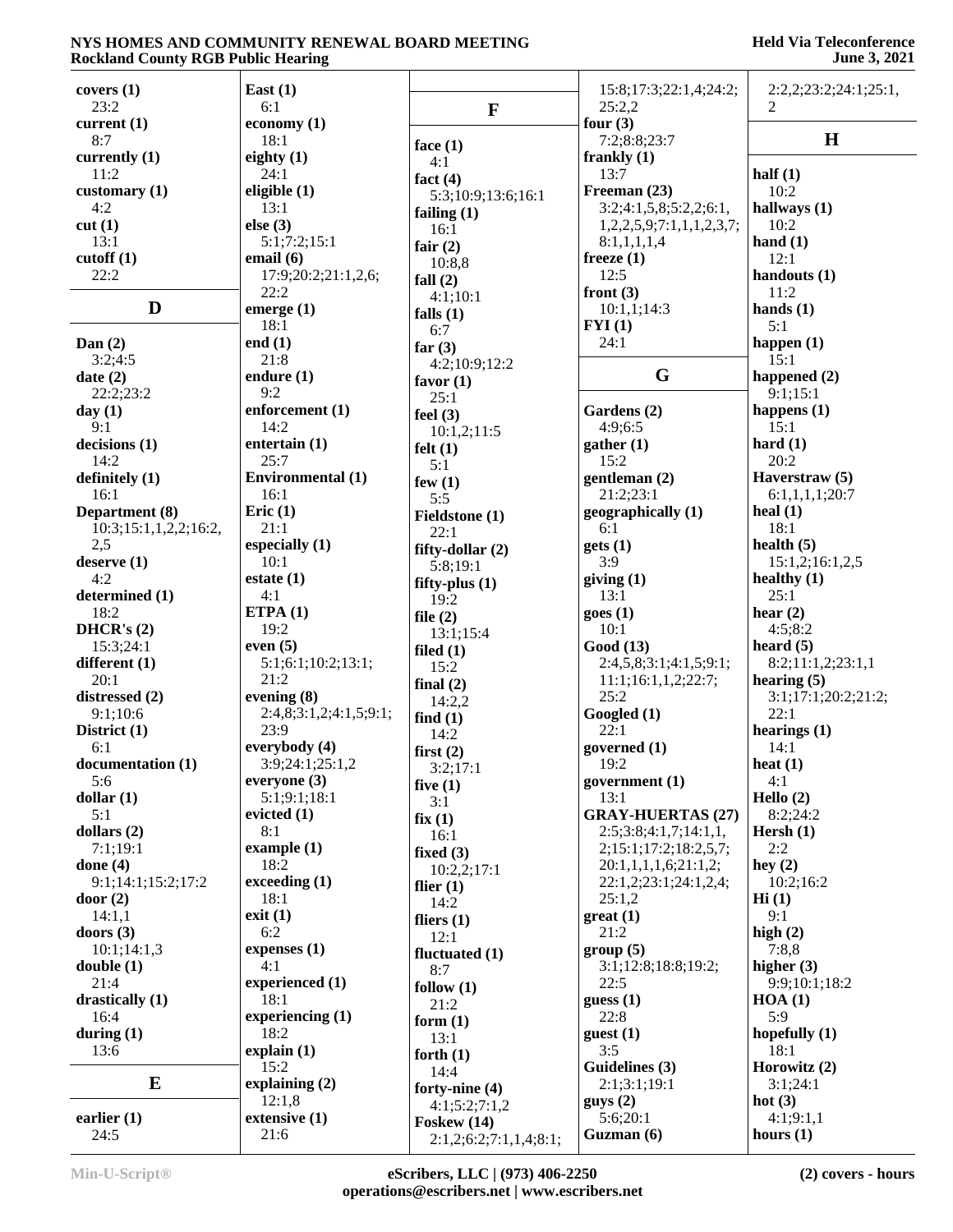#### **Held Via Teleconference June 3, 2021**

| 13:1                  | Insurances (1)           | 18:2;19:1                        | making $(3)$            | 15:1,7;16:6;17:2;23:2, |
|-----------------------|--------------------------|----------------------------------|-------------------------|------------------------|
| hurtful $(1)$         | 5:2                      | last $(5)$                       | 16:1,9;19:1             |                        |
| 19:4                  | interest $(1)$           | 5:5;8:1,5;11:2;23:2              | management (9)          | multiple $(2)$         |
|                       | 24:9                     | law(1)                           | 13:1,2,2;14:2;15:1,1;   | 12:1;16:2              |
| $\mathbf I$           | into $(7)$               | 16:1                             | 18:8;19:2;22:5          | municipality (1)       |
|                       | 17:1,1,1,2;21:2;22:2;    | leases $(1)$                     | many $(17)$             | 20:5                   |
| idea $(1)$            | 23:6                     | 11:2                             | 5:2;7:1,1;9:1,1,2,2;    | Munk (4)               |
| 11:1                  | introduce (2)            | $left(1\right)$                  | 10:1,1,1,2,6;15:9;18:2; | 18:1,7,8;19:2          |
| idealistic (1)        | 3:1,5                    | 24:2                             | 19:9;20:1,2             | muted $(1)$            |
| 10:1                  | inviting $(1)$           | legal(1)                         | market(1)               | 4:2                    |
| identified (1)        | 4:8                      | 16:1                             | 7:1                     | myself(1)              |
| 14:1                  | issues $(2)$             | length $(2)$                     | material (2)            | 11:5                   |
| illegal $(1)$         | 14:1;17:1                | 3:7,9                            | 18:2,2                  |                        |
| 13:2                  |                          |                                  |                         | ${\bf N}$              |
|                       |                          | less(2)                          | may(5)                  |                        |
| implementing (1)      | ${\bf J}$                | 19:1,1                           | 6:2;7:1;11:1;17:2;      |                        |
| 19:1                  |                          | letter $(1)$                     | 22:9                    | name $(2)$             |
| implore $(1)$         | Jacob(1)                 | 17:2                             | maybe $(5)$             | 6:4;9:2                |
| 19:1                  | 2:2                      | Levy $(2)$                       | 8:4;9:1;17:2;21:1;      | necessarily (2)        |
| important $(2)$       | Jain(2)                  | 21:1,1                           | 22:8                    | 9:2;15:1               |
| 5:1;19:9              | 2:2;23:1                 | lights $(1)$                     | <b>Meadowland</b> (1)   | need(3)                |
| inability $(1)$       | Jarrhett (2)             | 10:2                             | 9:3                     | 10:2,2;16:2            |
| 19:3                  | 2:2;23:1                 | Likewise (1)                     | <b>Meadowlands</b> (1)  | needed $(2)$           |
| include (1)           | Jeff(1)                  | 25:1                             | 11:6                    | 14:1,1                 |
| 5:3                   | 24:1                     | lines $(1)$                      | mean $(3)$              | New $(3)$              |
| included $(1)$        | jobs $(2)$               | 20:2                             | 4:2;23:4;25:1           | 4:1;6:6;9:4            |
| 4:1                   | 9:1;10:6                 | list $(1)$                       | meeting $(8)$           | next(7)                |
| increase (7)          | join $(1)$               | 8:2                              | 2:1,9;3:1;12:1;21:2;    | 8:2;21:2,2;22:1;       |
| 4:1;5:9;19:1,1,1,1,3  | 21:1                     | live $(3)$                       | 22:2,2;25:1             | 24:1;25:1,2            |
| increased (2)         | joined $(3)$             | 9:3;11:1;16:1                    |                         | nice(1)                |
|                       |                          |                                  | meetings $(1)$          |                        |
| 19:1,5                | 21:1,5;23:1              | livestream $(1)$                 | 24:6                    | 6:2                    |
| increases (9)         | June $(3)$               | 22:1                             | members $(3)$           | none(1)                |
| 2:1;4:1,2;5:2,4;12:1, | 2:9;3:1;13:1             | living $(2)$                     | 18:1;20:2;23:1          | 23:1                   |
| 4;18:1,1              |                          | 9:2,2                            | mentioned (5)           | normal $(2)$           |
| incurred $(1)$        | $\mathbf K$              | local(1)                         | 14:9;15:9;20:1;21:6;    | 10:1;18:1              |
| 18:2                  |                          | 19:4                             | 24:5                    | normally $(1)$         |
| indebted (1)          | <b>KAREN</b> (2)         | located $(1)$                    | mice $(1)$              | 16:7                   |
| 13:1                  | 2:1,1                    | 19:2                             | 9:1                     | notice $(2)$           |
| individual (6)        | keep(2)                  | look $(1)$                       | might(1)                | 9:4;23:2               |
| 3:1;8:1;15:5;17:1;    | 3:1;8:7                  | 15:2                             | 22:1                    | notices $(2)$          |
| 21:5;24:7             | keeping $(1)$            | looking $(2)$                    | Milagros (2)            | 13:2,2                 |
| individually (1)      | 20:2                     | 5:8;23:1                         | 2:2,2                   | notified (1)           |
| 8:1                   | Kim(2)                   | lot(7)                           | million $(1)$           | 13:2                   |
| individuals (2)       | 2:1,2                    | 9:1;10:2;13:1,5,5;               | 10:4                    | number(2)              |
| 17:9;23:8             |                          |                                  |                         |                        |
|                       | $\operatorname{kind}(1)$ | 14:2,9                           | mind(1)                 | 10:3;19:1              |
| inflated $(1)$        | 17:1                     | low(2)                           | 3:3                     | numbers $(1)$          |
| 18:2                  | knew $(1)$               | 9:1;10:7                         | minutes $(5)$           | 17:3                   |
| inflation (3)         | 6:2                      | $LOYAL$ (35)                     | 3:1,1;23:6;24:8,9       |                        |
| 18:1,1;19:4           | knocking $(1)$           | 8:2,2;9:1,3;11:1,1,1,            | moment $(1)$            | $\mathbf 0$            |
| information (8)       | 14:1                     | 2,2,8;12:1,1,2,2,2,7;            | 11:4                    |                        |
| 3:6,6,8;21:1;23:6;    |                          | 13:1, 1, 2, 2, 3, 5, 9; 14:5, 6; | Monsey $(2)$            | Oates (1)              |
| 24:1,1,2              | L                        | 15:1,2,3,7,8;16:1,2;             | 20:1,9                  | 2:2                    |
| insects $(1)$         |                          | 17:5,6;18:6                      | month $(2)$             | obviously $(1)$        |
| 9:2                   | Labor $(1)$              |                                  | 5:8;7:1                 | 4:1                    |
| inspect (1)           | 10:3                     | $\mathbf M$                      | months $(4)$            | occasional (1)         |
| 14:1                  | lack $(1)$               |                                  | 8:2,3,4,8               | 14:2                   |
| inspections $(1)$     | 2:1                      | mainline $(1)$                   | more $(2)$              | off(7)                 |
| 16:1                  | laid $(1)$               | 18:2                             | 12:1;18:1               | 5:1;6:2;9:1;10:1;      |
| inspector (1)         | 13:1                     | maintaining $(1)$                | most(2)                 | 13:1,1;14:4            |
|                       |                          | 4:2                              | 8:1;22:1                |                        |
| 16:1                  | landlord (4)             |                                  |                         | office $(2)$           |
| Instead $(1)$         | 12:6,7;13:1;16:1         | maintenance (6)                  | Motion (3)              | 10:1,1                 |
| 15:1                  | landlords (1)            | 5:1;9:1,1;10:1,1;18:2            | 25:1,8,9                | old(1)                 |
| insurance (2)         | 9:1                      | makes $(2)$                      | much $(10)$             | 19:2                   |
| 4:2;5:2               | large $(2)$              | 10:2;22:1                        | 8:1;9:1;10:1;11:2;      | one (12)               |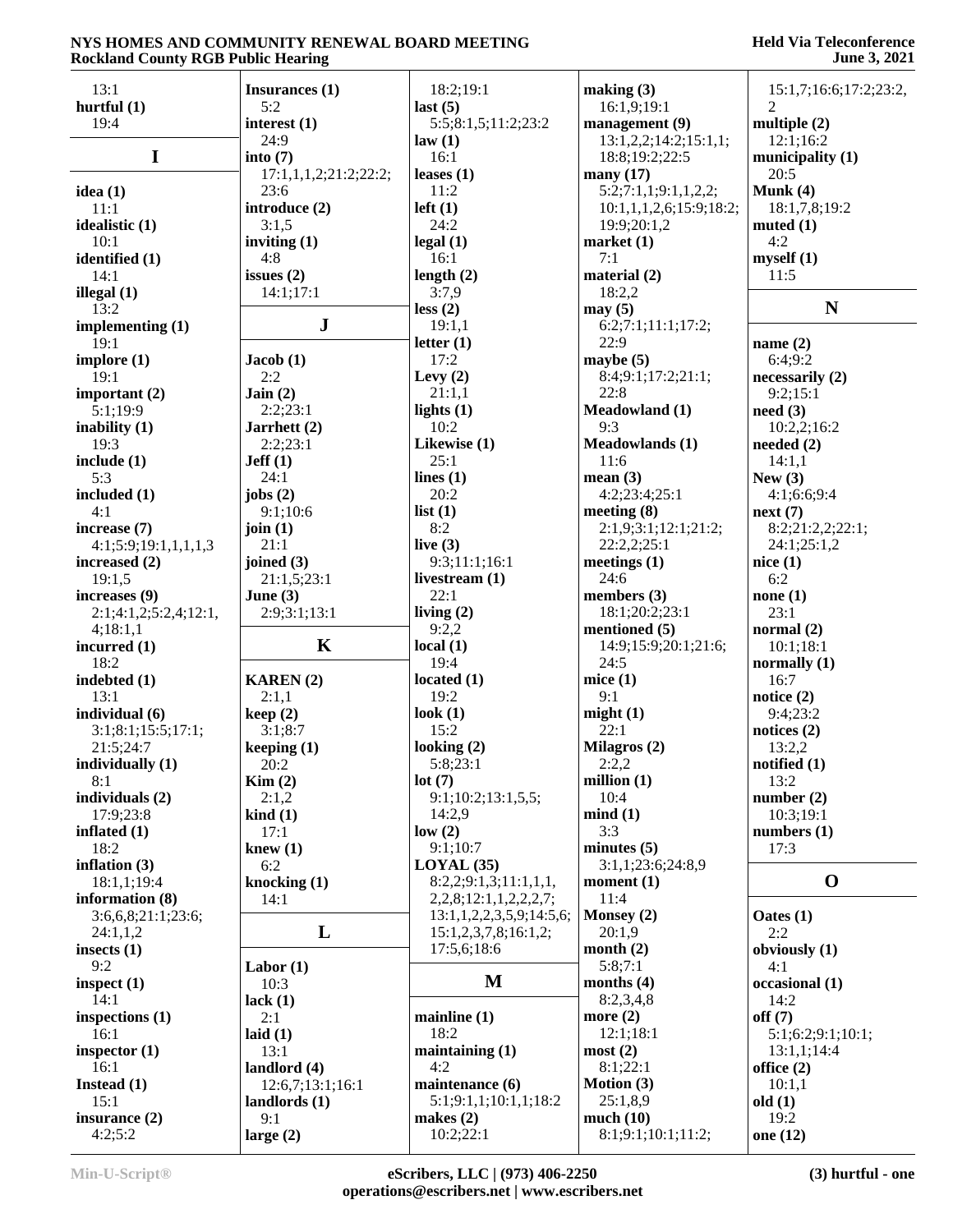|                         | 4:9                          | 4:1;6:6                       |                                          |                                     |
|-------------------------|------------------------------|-------------------------------|------------------------------------------|-------------------------------------|
| 4:9;9:1;11:1;13:9;      |                              |                               | raised $(2)$<br>9:5,8                    | represents $(1)$<br>3:1             |
| 14:1,8;17:1,1,1,1;22:1; | pass $(2)$                   | position (1)                  |                                          |                                     |
| 23:1                    | 5:1;11:5                     | 23:1                          | raising $(1)$                            | request $(2)$                       |
| one-bedroom (2)         | passu(1)                     | positions (1)                 | 10:7                                     | 4:1;22:4                            |
| 11:1,1                  | 19:3                         | 13:1                          | Ramapo (6)                               | require $(2)$                       |
| ones $(2)$              | past $(3)$                   | positive (1)                  | 6:1,1;19:5;20:1,4,5                      | 5:1,6                               |
| 9:1;16:1                | 4:2;18:2;19:1                | 24:1                          | range $(1)$                              | research $(1)$                      |
| online (1)              | Pat $(8)$                    | possibility (1)               | 11:9                                     | 24:1                                |
| 13:1                    | 2:5;6:1;7:1;11:1;            | 12:1                          | rather $(1)$                             | residents $(3)$                     |
| only $(2)$              | 14:7,7;16:1;24:5             | possible (2)                  | 15:9                                     | 18:1;19:1,2                         |
| 6:1;13:2                | patience (1)                 | 15:2;20:2                     | read $(10)$                              | respond $(2)$                       |
| operating $(1)$         | 5:2                          | post(1)                       | 17:1,1,1,2,2;21:1,1,1;                   | 16:2;23:4                           |
| 19:1                    | Patricia (3)                 | 24:1                          | 22:2;23:6                                | response $(2)$                      |
| opportunity (7)         | 2:1,4;24:2                   | Power $(1)$                   | real $(2)$                               | 8:1;16:3                            |
| 2:8;3:1;8:2;17:1;       | paused (1)                   | 17:3                          | 4:1;14:2                                 | responses $(1)$                     |
| 18:9;21:1,1             | 18:1                         | presentation (2)              | really $(3)$                             | 21:1                                |
| options (1)             | pay $(4)$                    | 3:1;24:1                      | 5:1;8:6;15:1                             | RGB(1)                              |
| 22:1                    | 5:1;9:1;10:1;12:1            | pretty $(2)$                  | reason (2)                               | 17:9                                |
| Orange (1)              | paying $(2)$                 | 23:2,2                        | 5:1;13:1                                 | right(19)                           |
| 4:1                     | 10:7;12:1                    | previously $(1)$              | reasons $(1)$                            | 4:3;5:8;6:1,1,2,2;8:2;              |
| order(2)                | pays (1)                     | 14:1                          | 2:1                                      | 10:1;12:1;14:1;15:1;                |
| 3:1,2                   | 5:1                          | print(1)                      | received $(5)$                           | 16:1,1,1,5;20:7;21:2,4;             |
| ordinary $(1)$          | people $(14)$                | 25:4                          | 9:4;24:1,1,2;25:3                        | 23:1                                |
| 18:2                    | 2:1;9:1,1,2,2;10:2,2,        | probably $(2)$                | recently $(2)$                           | roaches $(1)$                       |
| organization (1)        | 4,6;11:4;12:8;13:1,5;        | 7:8;20:1                      | 9:1;18:1                                 | 9:1                                 |
| 3:1                     | 16:2                         | problems $(1)$                | recognizes $(1)$                         | Rockland (8)                        |
| Otherwise (1)           | people's $(1)$               | 15:5                          | 19:9                                     | 4:1,1,2;6:6;16:1,5;                 |
| 21:1                    | 14:1                         | projects(1)                   | record(6)                                | 17:9;18:1                           |
| out $(7)$               | per $(2)$                    | 19:2                          | 17:1,1,1,2;21:2;22:2                     | <b>RODRIGUEZ (5)</b>                |
| 5:1;7:2,2;12:1;14:2;    | 5:8,8                        | promote(1)                    | <b>RECORDING</b> ] (2)                   | 2:1,1,2,2,2                         |
| 24:9;25:1               | percent(7)                   | 3:2                           | 2:1;25:2                                 | roof $(1)$                          |
| over $(3)$              | 5:2;7:2;10:4;18:1;           | promoting $(1)$               | recovery(1)                              | 18:2                                |
| 3:4;5:4;8:5             | 19:1,1;24:1                  | 8:2                           | 18:1                                     | running $(1)$                       |
| owned $(2)$             | percentage (1)               | properties (5)                | regarding $(3)$                          | 16:8                                |
| 8:1,1                   | 7:2                          | 4:2;14:1,1,9;21:1             | 2:1;3:6;8:1                              |                                     |
| owners (4)              | perfect (1)                  | property $(10)$               | regulations (1)                          | S                                   |
| 8:1;14:2;18:1;19:4      | 24:2                         | 4:2;5:1,1;6:2,4;18:1,         | 19:2                                     |                                     |
| owners' $(1)$           | period(1)                    | 2;19:4,5,6                    | remarks $(1)$                            | safe $(2)$                          |
| 19:6                    | 3:1                          | prod(1)                       | 3:2                                      | 19:2;25:1                           |
|                         | person (4)                   | 25:6                          | remember $(1)$                           | same $(1)$                          |
| ${\bf P}$               | 3:2;8:2;17:2;18:2            | provide (4)                   | 11:1                                     | 16:2                                |
|                         | PETER <sup>(9)</sup>         | 5:7;19:2;20:2;24:1            | Renaissance (3)                          | saw $(1)$                           |
| page $(1)$              | 2:2;3:1,2;17:7;18:2;         | providing $(2)$               | 18:8;19:2;22:4                           | 11:2                                |
| 18:1                    | 19:2;20:2;23:1,6             | 4:2;24:7                      | Rent $(25)$                              |                                     |
| paid(1)                 |                              | public (8)                    | 2:1;3:1;4:1,1,1;6:1,7;                   | saying $(4)$<br>13:1;14:3;16:2;17:1 |
| 13:1                    | physically (1)<br>16:9       | 2:1;14:1;17:1,1;              | 7:5;9:2,4,6,8;10:2,7;                    | School (1)                          |
|                         |                              |                               |                                          |                                     |
| $\text{pain}(1)$<br>9:2 | place (4)<br>9:2;10:2,2;11:1 | 18:1;21:2,2;22:1<br>purity(1) | 11:2,2,2;12:1,1,1;13:1,<br>1;18:1;19:3,8 | 6:1<br>second $(4)$                 |
| Palisades (2)           | please $(3)$                 | 4:1                           | rental $(2)$                             |                                     |
|                         | 2:1;17:2;24:1                | put $(4)$                     | 6:1;11:9                                 | 17:1;21:1;25:1,1                    |
| 4:1;6:5                 |                              |                               |                                          | seeing $(1)$                        |
| pandemic (2)            | pleasure(1)                  | 3:2;10:3;21:1;22:1            | renters $(1)$                            | 12:1                                |
| 10:2;16:6               | 9:1                          |                               | 19:9                                     | segment $(1)$                       |
| panelist (1)            | plumbing $(1)$               | Q                             | rents $(3)$                              | 3:4                                 |
| 3:2                     | 18:2                         |                               | 19:1,1,7                                 | send $(5)$                          |
| $\frac{\pi i}{1}$       | plus $(2)$                   | quality (1)                   | rent-stabilized (2)                      | 17:1;21:1,1,1,6                     |
| 19:3                    | 19:1,1                       | 13:1                          | 7:1,6                                    | sending $(1)$                       |
| participate (1)         | point $(4)$                  |                               | repair $(1)$                             | 16:1                                |
| 4:9                     | 5:1;9:1,2;10:1               | $\mathbf R$                   | 5:1                                      | sense $(1)$                         |
| particular (2)          | police $(4)$                 |                               | repairs $(10)$                           | 22:1                                |
|                         |                              |                               |                                          |                                     |
| 4:1;5:7                 | 10:1;15:1,1,9                | Rabbi (2)                     | 14:1,2;16:1,1;18:2,2,                    | sensible $(1)$                      |
| particularly (1)        | policy(1)                    | 2:2;23:1                      | 2,2,2;19:1                               | 19:2                                |
| 5:2<br>partners (1)     | 19:1<br>Pomona (2)           | railing $(1)$<br>10:1         | represent (2)<br>22:5,6                  | sensitive (1)<br>19:1               |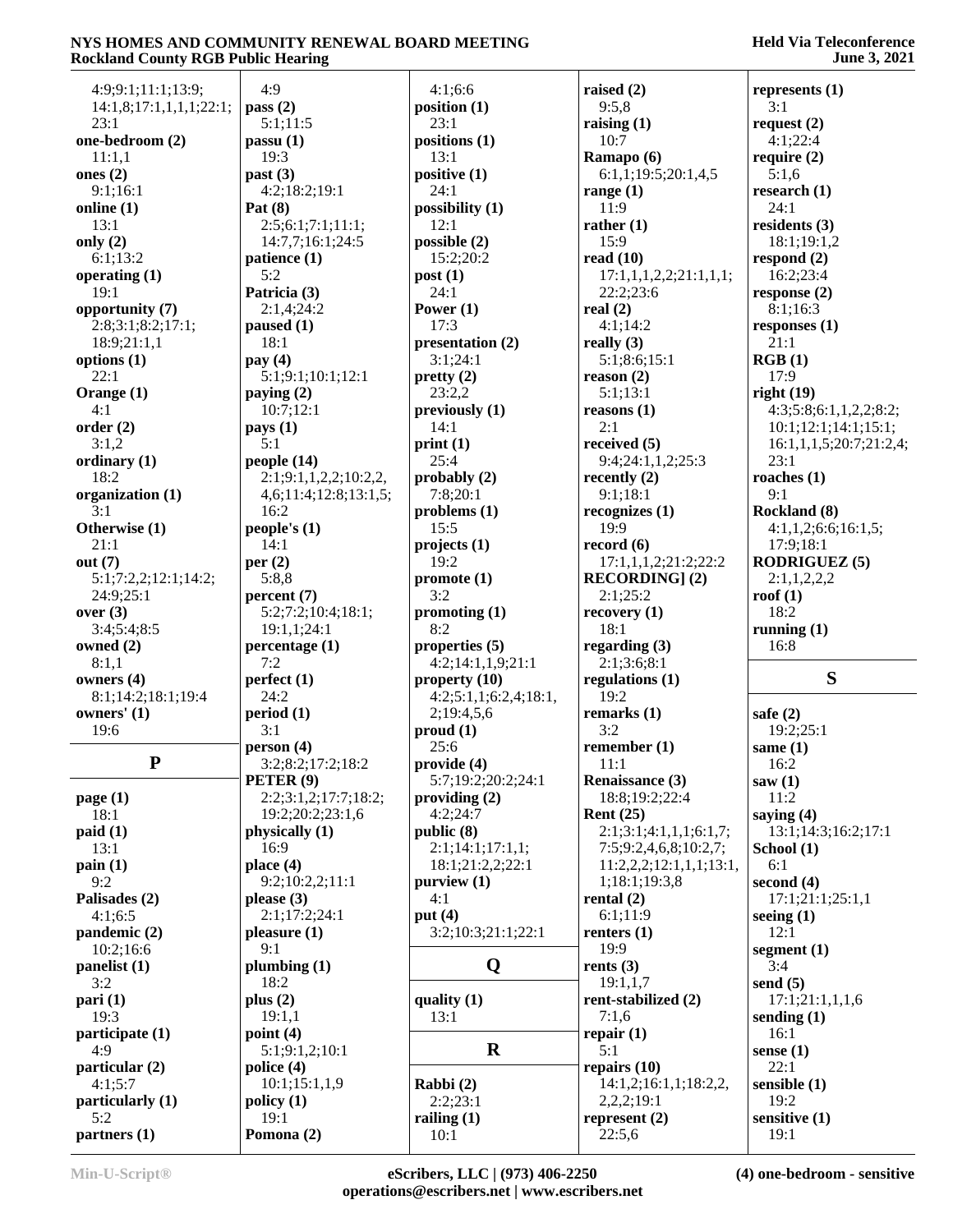|                             | 16:2                                             |                          |                         |                                |
|-----------------------------|--------------------------------------------------|--------------------------|-------------------------|--------------------------------|
| sent $(4)$<br>11:2;24:1,1,9 |                                                  | 15:2,2,9;16:2            | 4:1;6:7                 | website $(2)$<br>15:3;24:1     |
|                             | speedy $(1)$<br>18:1                             | Terrific (1)<br>2:7      | unemployed (1)<br>10:2  | week $(3)$                     |
| separately $(1)$<br>5:1     |                                                  | testimony $(2)$          | unfortunate (1)         | 9:1;21:2;25:2                  |
| seriously (1)               | spreadsheet (1)<br>5:5                           | 3:1;22:2                 | 13:2                    | weird $(1)$                    |
| 10:1                        | Spring (8)                                       | Thanks (2)               | <b>UNIDENTIFIED (3)</b> | 6:1                            |
| service $(2)$               | 6:1;9:3,9;16:2;20:1,                             | 4:8;25:2                 | 24:2;25:2,5             | welcome $(5)$                  |
| 15:4;18:1                   | 1,1,1                                            | thereof $(1)$            | UNISON (1)              | 2:9;3:1,1;7:1;23:7             |
| services $(1)$              | stabilization (3)                                | 2:1                      | 25:1                    | who've $(1)$                   |
| 4:2                         | 6:1,8;19:8                                       | thinking $(1)$           | unit $(4)$              | 23:1                           |
| set $(2)$                   | stabilized (2)                                   | 21:1                     | 5:9;14:2;16:1,2         | wide $(1)$                     |
| 2:2:3:1                     | 4:1;5:2                                          | third $(1)$              | units $(6)$             | 15:5                           |
| sets $(1)$                  | staircases $(1)$                                 | 17:2                     | 4:1;5:2,2;7:1,2;8:1     | wish $(3)$                     |
| 12:4                        | 10:1                                             | thought $(2)$            | unless $(1)$            | 11:3;18:1;21:1                 |
| settled $(1)$               | start $(2)$                                      | 6:1;12:1                 | 23:2                    | wished $(1)$                   |
| 14:2                        | 2:1;10:1                                         | threat $(1)$             | unmute $(1)$            | 2:1                            |
| several $(1)$               | statement (1)                                    | 8:1                      | 4:3                     | without (2)                    |
| 2:1                         | 20:2                                             | three $(4)$              | unreal (1)              | 9:1,1                          |
| shape $(1)$                 | statements (1)                                   | 3:1;8:4;18:1;23:1        | 10:9                    | Wonderful (1)                  |
| 14:1                        | 2:1                                              | throw $(1)$              | up(23)                  | 16:2                           |
| share $(1)$                 | <b>STECKER (19)</b>                              | 5:2                      | 3:1,2,2;4:1,2,2;5:2;    | work $(3)$                     |
| 24:1                        | 2:2;3:2;4:3;8:2,2;                               | Thursday (4)             | 7:1;9:2;10:2;11:2,2,2;  | 5:1;10:2;18:1                  |
| show $(1)$                  | 17:2,2,8;18:4,6;20:1,2;                          | 2:9;24:1;25:1,2          | 12:1,2;13:6;15:2;16:8;  | works $(1)$                    |
| 17:1                        | 21:2,4;22:8;23:1,1,2,7                           | tied $(1)$               | 17:1,1;21:2;23:1,1      | 22:1                           |
| shown $(3)$                 | still $(4)$                                      | 5:1                      | upon $(1)$              | worried (1)                    |
| 17:1;23:1,1                 | 10:1,2,2,4                                       | Today $(4)$              | 11:4                    | 13:6                           |
| sign(2)                     | strengthen (1)                                   | 2:9;20:2;21:1;22:1       | used $(1)$              | wow(1)                         |
| 3:2;13:1                    | 19:1                                             | told $(5)$               | 19:1                    | 6:1                            |
| significantly $(1)$         | stronger $(1)$                                   | 12:1,1,3,5,6             | utilities (2)           | wrong(1)                       |
| 18:2                        | 18:1                                             | tonight $(7)$            | 5:1,3                   | 16:4                           |
| Silva-Exias (1)             | struggling $(1)$                                 | 4:1,8;5:1;17:1;22:1;     |                         |                                |
| 2:2                         | 8:7                                              | 23:1;25:7                | $\mathbf{V}$            | Y                              |
|                             | subject $(1)$                                    |                          |                         |                                |
|                             |                                                  |                          |                         |                                |
| SILVIA-EXIAS (42)           |                                                  | tons(1)                  |                         |                                |
| 2:2;6:1,1,1,1,2,2,3,7;      | 9:7                                              | 9:1                      | vacancy $(1)$           | year $(5)$                     |
| 7:1,2;8:1,9;11:1,2;         | subsidized (1)<br>19:7                           | total $(3)$              | 18:1                    | 8:3;12:1;18:1,2;19:1           |
| 12:1,1,1,2,2,2,3;13:2,4,    |                                                  | 7:1,1,1                  | vague $(1)$             | years $(5)$                    |
| 8;14:1,1,2,5,7;15:1,1;      | substantially (2)                                | touchy $(1)$<br>9:7      | 21:8                    | 5:1,1,5;14:1;19:2              |
| 16:1,1;20:1,1,1,2;21:1;     | 4:1;7:1                                          |                          | Valley (8)              | year-to-year $(1)$<br>11:2     |
| 24:1;25:1,9                 | Suez $(1)$<br>4:1                                | Town $(1)$<br>6:1        | 6:1;9:3,9;16:3;20:1,    |                                |
| situation $(1)$<br>12:9     |                                                  |                          | 1,1,1                   | Yep $(2)$<br>4:3:25:2          |
| situations $(1)$            | suggest $(2)$<br>19:1,1                          | Township (2)<br>6:1;20:4 | value(1)<br>7:1         |                                |
| 15:2                        | supports $(1)$                                   | track $(1)$              |                         | York $(3)$<br>4:1;6:6;9:4      |
| sold(1)                     | 19:8                                             | 20:2                     | Village $(1)$<br>16:2   |                                |
| 8:1                         | Sure $(5)$                                       | transcribed (1)          | violation (1)           | ${\bf z}$                      |
| somebody (1)                | 3:2;7:2;11:1;15:2;                               | 24:7                     | 16:1                    |                                |
| 24:1                        | 17:2                                             | truth $(1)$              | violations (4)          | zero $(1)$                     |
| someone $(1)$               | survey $(1)$                                     | 14:1                     | 10:1;14:2;15:2;16:1     | 5:1                            |
| 14:1                        | 24:1                                             | try(1)                   | visits $(1)$            | $\mathrm{Zoom}\left( 2\right)$ |
| sometimes $(2)$             | sustainable (2)                                  | 16:2                     | 16:9                    | 2:9;24:6                       |
| 9:1,1                       | 4:2;5:1                                          | turn(2)                  | voice $(1)$             |                                |
| somewhat (1)                |                                                  | 3:4;18:1                 | 10:1                    | $\boldsymbol{0}$               |
| 21:8                        | T                                                | twenty-five-dollar (1)   |                         |                                |
| sorry $(3)$                 |                                                  | 19:1                     | W                       | 0(48)                          |
| 6:3;15:8;24:2               | talking $(3)$                                    | two(11)                  |                         | 2:1,2;3:1,2;4:1,2;5:1,         |
| speak $(9)$                 | 5:1;8:2,2                                        | 7:2,2,2,9,9;8:6,8;9:1;   | wants $(2)$             | 2;6:1,2;7:1,2;8:1,2;9:1,       |
| 3:1,1,7,9;8:2;9:2;          | $\frac{1}{2}$ taxes (6)                          | 11:1;17:8;18:1           | 9:2;22:2                | 2;10:1,2;11:1,2;12:1,2;        |
| 11:3;16:2;17:6              | 4:2;5:1,1,4;7:1;19:5                             | typical $(1)$            | watching $(1)$          | 13:1,2;14:1,2;15:1,2;          |
| <b>SPEAKER (3)</b>          | ten(3)                                           | 18:1                     | 22:9                    | 16:1,2;17:1,2;18:1,2;          |
| 24:2;25:2,5                 | 8:2;10:4;14:1                                    |                          | Water $(5)$             | 19:1,2;20:1,2;21:1,2;          |
| speakers $(3)$              | tenants $(16)$                                   | U                        | 4:1,1;9:1,1;14:3        | 22:1,2;23:1,2;24:1,2;          |
| 3:1,5;23:1<br>special $(1)$ | 4:2;5:1;8:6;9:5;10:1,<br>1,2;11:1,2,3;12:1;14:2; | under $(2)$              | way $(2)$<br>3:1;16:2   | 25:1,2                         |